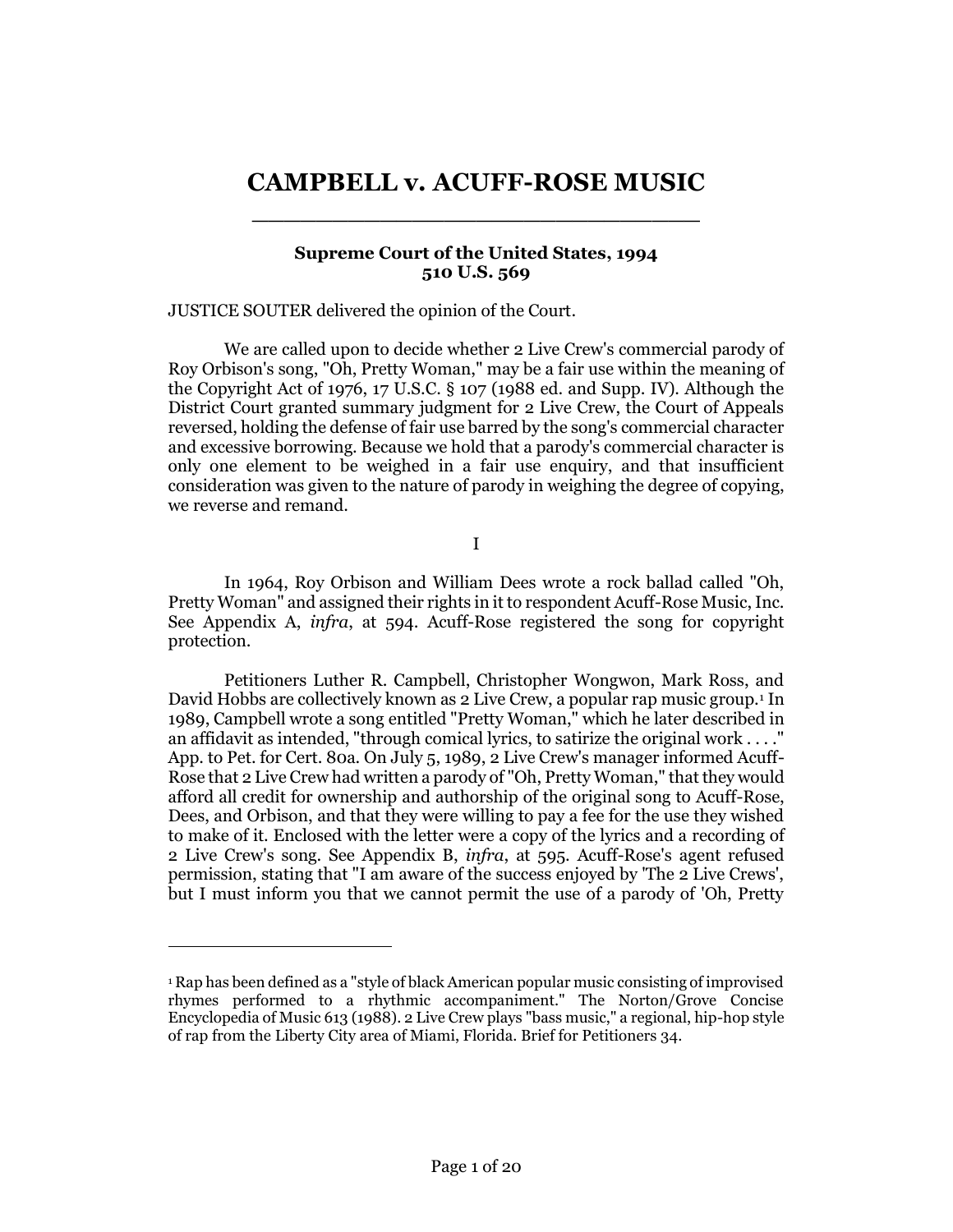Woman.'" App. to Pet. for Cert. 85a. Nonetheless, in June or July 1989,<sup>2</sup> 2 Live Crew released records, cassette tapes, and compact discs of "Pretty Woman" in a collection of songs entitled "As Clean As They Wanna Be." The albums and compact discs identify the authors of "Pretty Woman" as Orbison and Dees and its publisher as Acuff-Rose.

Almost a year later, after nearly a quarter of a million copies of the recording had been sold, Acuff-Rose sued 2 Live Crew and its record company, Luke Skyywalker Records, for copyright infringement. The District Court granted summary judgment for 2 Live Crew,<sup>3</sup> reasoning that the commercial purpose of 2 Live Crew's song was no bar to fair use; that 2 Live Crew's version was a parody, which "quickly degenerates into a play on words, substituting predictable lyrics with shocking ones" to show "how bland and banal the Orbison song" is; that 2 Live Crew had taken no more than was necessary to "conjure up" the original in order to parody it; and that it was "extremely unlikely that 2 Live Crew's song could adversely affect the market for the original." 754 F. Supp. 1150, 1154-1155, 1157- 1158 (MD Tenn. 1991). The District Court weighed these factors and held that 2 Live Crew's song made fair use of Orbison's original. *Id.*, at 1158-1159.

The Court of Appeals for the Sixth Circuit reversed and remanded. 972 F.2d 1429, 1439 (1992). Although it assumed for the purpose of its opinion that 2 Live Crew's song was a parody of the Orbison original, the Court of Appeals thought the District Court had put too little emphasis on the fact that "every commercial use . . . is presumptively . . . unfair," *Sony Corp. of America* v. *Universal City Studios, Inc.*, 464 U.S. 417, 451, 78 L. Ed. 2d 574, 104 S. Ct. 774 (1984), and it held that "the admittedly commercial nature" of the parody "requires the conclusion" that the first of four factors relevant under the statute weighs against a finding of fair use. 972 F.2d at 1435, 1437. Next, the Court of Appeals determined that, by "taking the heart of the original and making it the heart of a new work," 2 Live Crew had, qualitatively, taken too much. *Id.*, at 1438. Finally, after noting that the effect on the potential market for the original (and the market for derivative works) is "undoubtedly the single most important element of fair use," *Harper & Row, Publishers, Inc.* v. *Nation Enterprises*, 471 U.S. 539, 566, 85 L. Ed. 2d 588, 105 S. Ct. 2218 (1985), the Court of Appeals faulted the District Court for "refusing to indulge the presumption" that "harm for purposes of the fair use analysis has been established by the presumption attaching to commercial uses." 972 F.2d at 1438-

l

<sup>2</sup> The parties argue about the timing. 2 Live Crew contends that the album was released on July 15, and the District Court so held. 754 F. Supp. 1150, 1152 (MD Tenn. 1991). The Court of Appeals states that Campbell's affidavit puts the release date in June, and chooses that date. 972 F.2d 1429, 1432 (CA6 1992). We find the timing of the request irrelevant for purposes of this enquiry. See n.18, *infra*, discussing good faith.

<sup>&</sup>lt;sup>3</sup> 2 Live Crew's motion to dismiss was converted to a motion for summary judgment. Acuff-Rose defended against the motion, but filed no cross-motion.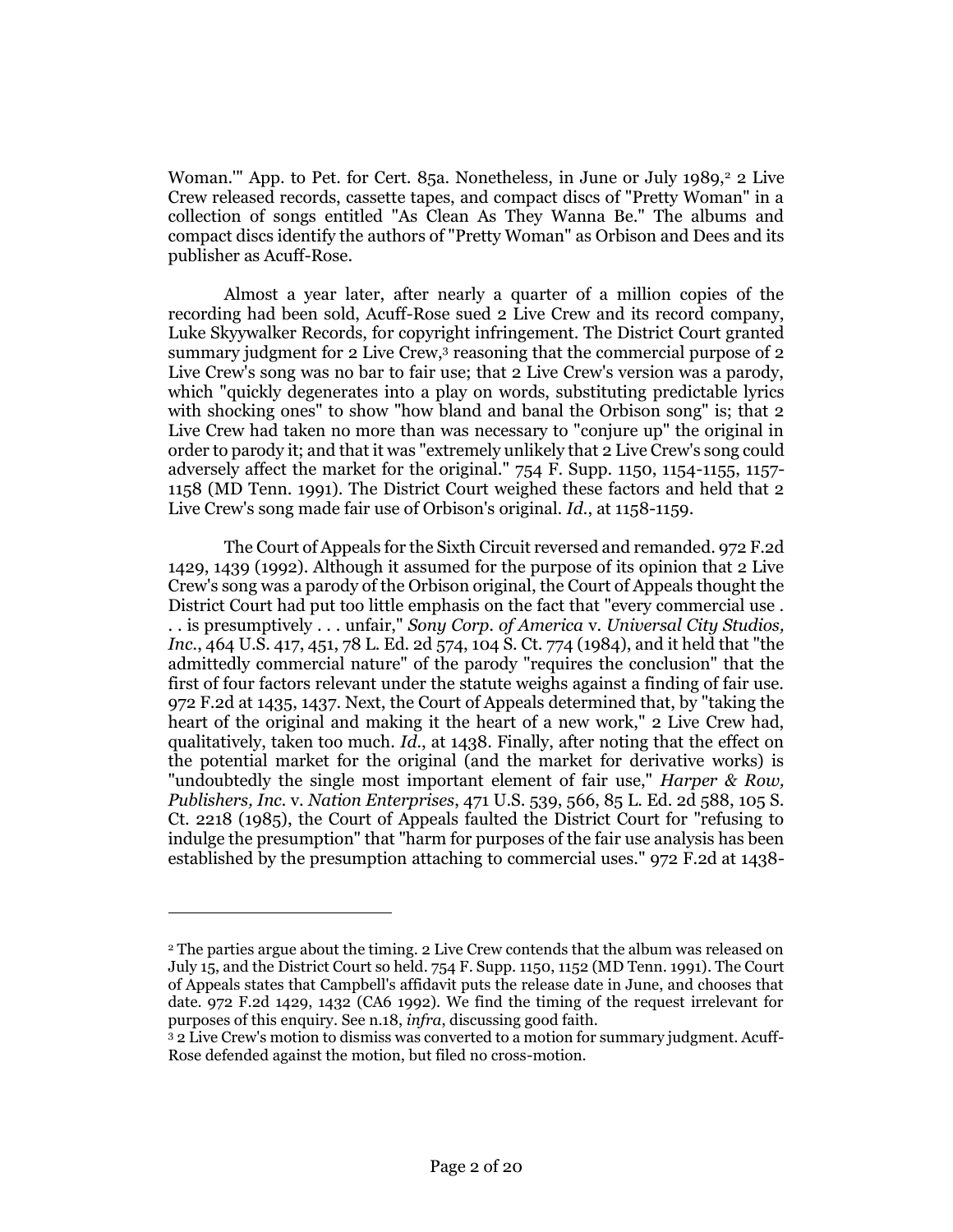1439. In sum, the court concluded that its "blatantly commercial purpose . . . prevents this parody from being a fair use." *Id.*, at 1439.

We granted certiorari, 507 U.S. 1003 (1993), to determine whether 2 Live Crew's commercial parody could be a fair use.

#### II

It is uncontested here that 2 Live Crew's song would be an infringement of Acuff-Rose's rights in "Oh, Pretty Woman," under the Copyright Act of 1976, 17 U.S.C. § 106 (1988 ed. and Supp. IV), but for a finding of fair use through parody.<sup>4</sup> From the infancy of copyright protection, some opportunity for fair use of copyrighted materials has been thought necessary to fulfill copyright's very purpose, "to promote the Progress of Science and useful Arts . . . ." U.S. Const., Art. I, § 8, cl. 8.<sup>5</sup> For as Justice Story explained, "in truth, in literature, in science and in art, there are, and can be, few, if any, things, which in an abstract sense, are strictly new and original throughout. Every book in literature, science and art, borrows, and must necessarily borrow, and use much which was well known and used before." *Emerson* v. *Davies*, 8 F. Cas. 615, 619 (No. 4,436) (CCD Mass. 1845). Similarly, Lord Ellenborough expressed the inherent tension in the need simultaneously to protect copyrighted material and to allow others to build upon

<sup>4</sup> Section 106 provides in part:

 $\overline{a}$ 

"Subject to sections 107 through 120, the owner of copyright under this title has the exclusive rights to do and to authorize any of the following:

"(1) to reproduce the copyrighted work in copies or phonorecords;

"(2) to prepare derivative works based upon the copyrighted work;

"(3) to distribute copies or phonorecords of the copyrighted work to the public by sale or other transfer of ownership, or by rental,

lease, or lending . . . ."

A derivative work is defined as one "based upon one or more preexisting works, such as a translation, musical arrangement, dramatization, fictionalization, motion picture version, sound recording, art reproduction, abridgment, condensation, or any other form in which a work may be recast, transformed, or adapted. A work consisting of editorial revisions, annotations, elaborations, or other modifications which, as a whole, represent an original work of authorship, is a 'derivative work.'" 17 U.S.C. § 101.

<sup>2</sup> Live Crew concedes that it is not entitled to a compulsory license under § 115 because its arrangement changes "the basic melody or fundamental character" of the original. § 115(a)(2).

<sup>5</sup> The exclusion of facts and ideas from copyright protection serves that goal as well. See § 102(b) ("In no case does copyright protection for an original work of authorship extend to any idea, procedure, process, system, method of operation, concept, principle, or discovery . . ."); *Feist Publications, Inc.* v. *Rural Telephone Service Co.*, 499 U.S. 340, 359, 113 L. Ed. 2d 358, 111 S. Ct. 1282 (1991) ("Facts contained in existing works may be freely copied"); *Harper & Row, Publishers, Inc.* v. *Nation Enterprises*, 471 U.S. 539, 547, 85 L. Ed. 2d 588, 105 S. Ct. 2218 (1985) (copyright owner's rights exclude facts and ideas, and fair use).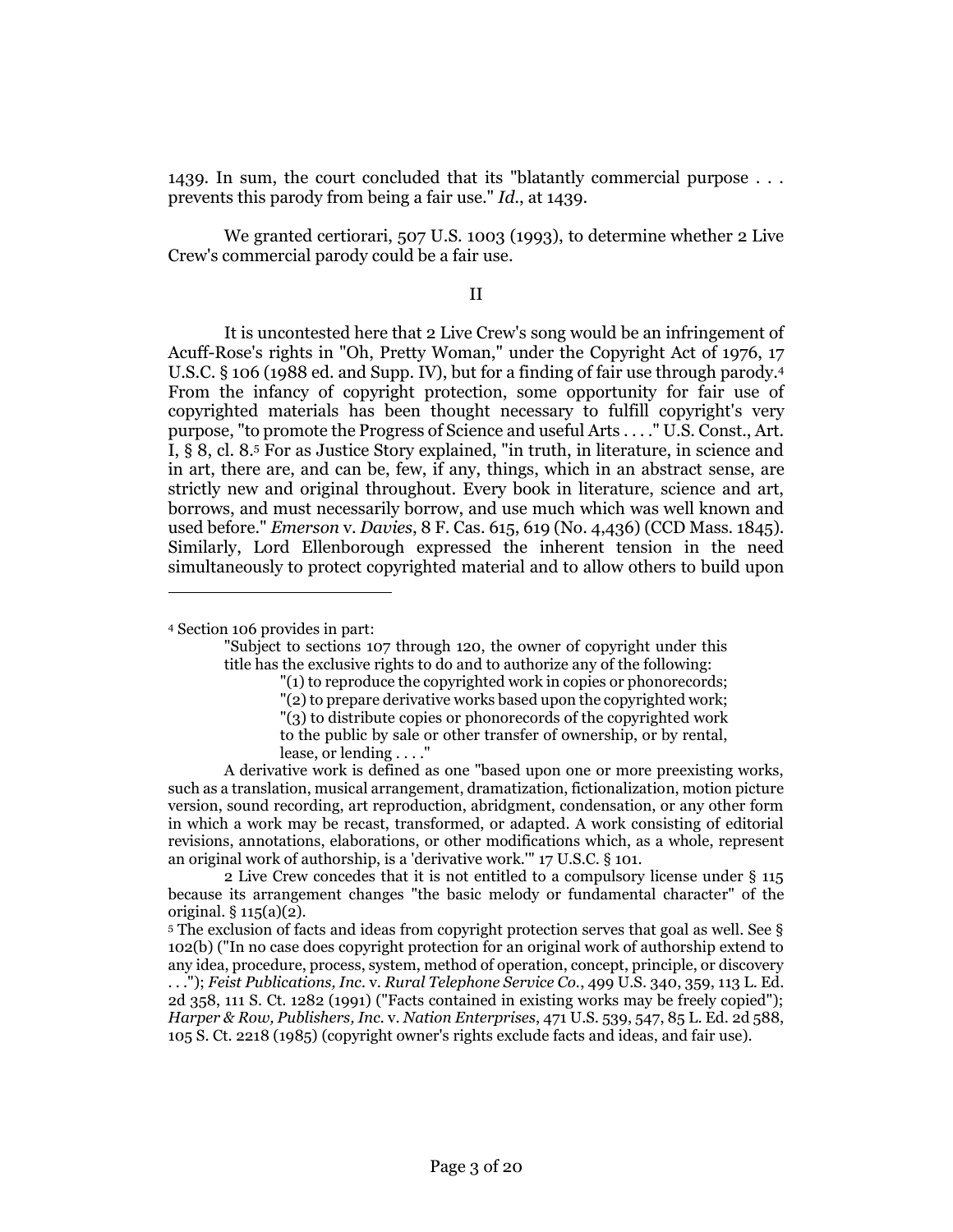it when he wrote, "while I shall think myself bound to secure every man in the enjoyment of his copy-right, one must not put manacles upon science." *Carey* v. *Kearsley*, 4 Esp. 168, 170, 170 Eng. Rep. 679, 681 (K. B. 1803). In copyright cases brought under the Statute of Anne of  $1710<sub>6</sub>$  English courts held that in some instances "fair abridgements" would not infringe an author's rights, see W. Patry, The Fair Use Privilege in Copyright Law 6-17 (1985) (hereinafter Patry); Leval, Toward a Fair Use Standard, 103 Harv. L. Rev. 1105 (1990) (hereinafter Leval), and although the First Congress enacted our initial copyright statute, Act of May 31, 1790, 1 Stat. 124, without any explicit reference to "fair use," as it later came to be known,<sup>7</sup> the doctrine was recognized by the American courts nonetheless.

In *Folsom* v. *Marsh*, 9 F. Cas. 342 (No. 4,901) (CCD Mass. 1841), Justice Story distilled the essence of law and methodology from the earlier cases: "look to the nature and objects of the selections made, the quantity and value of the materials used, and the degree in which the use may prejudice the sale, or diminish the profits, or supersede the objects, of the original work." *Id.*, at 348. Thus expressed, fair use remained exclusively judge-made doctrine until the passage of the 1976 Copyright Act, in which Justice Story's summary is discernible:<sup>8</sup>

"§ 107. Limitations on exclusive rights: Fair use

"Notwithstanding the provisions of sections 106 and 106A, the fair use of a copyrighted work, including such use by reproduction in copies or phonorecords or by any other means specified by that section, for purposes such as criticism, comment, news reporting, teaching (including multiple copies for classroom use), scholarship, or research, is not an infringement of copyright. In determining whether the use made of a work in any particular case is a fair use the factors to be considered shall include--

> "(1) the purpose and character of the use, including whether such use is of a commercial nature or is for nonprofit educational purposes;

"(2) the nature of the copyrighted work;

"(3) the amount and substantiality of the portion used in relation to the copyrighted work as a whole; and

"(4) the effect of the use upon the potential market for or value of the copyrighted work.

"The fact that a work is unpublished shall not itself bar a finding of fair use if such finding is made upon consideration of all the above factors." 17 U.S.C.  $\S$  107 (1988 ed. and Supp. IV). Congress meant  $\S$ 

<sup>6</sup> An Act for the Encouragement of Learning, 8 Anne, ch. 19.

<sup>7</sup> Patry 27, citing *Lawrence* v. *Dana*, 4 Cliff. 1, 15 F. Cas. 26, 60 (No. 8,136) (CCD Mass. 1869).

<sup>8</sup> Leval 1105. For a historical account of the development of the fair use doctrine, see Patry 1-64.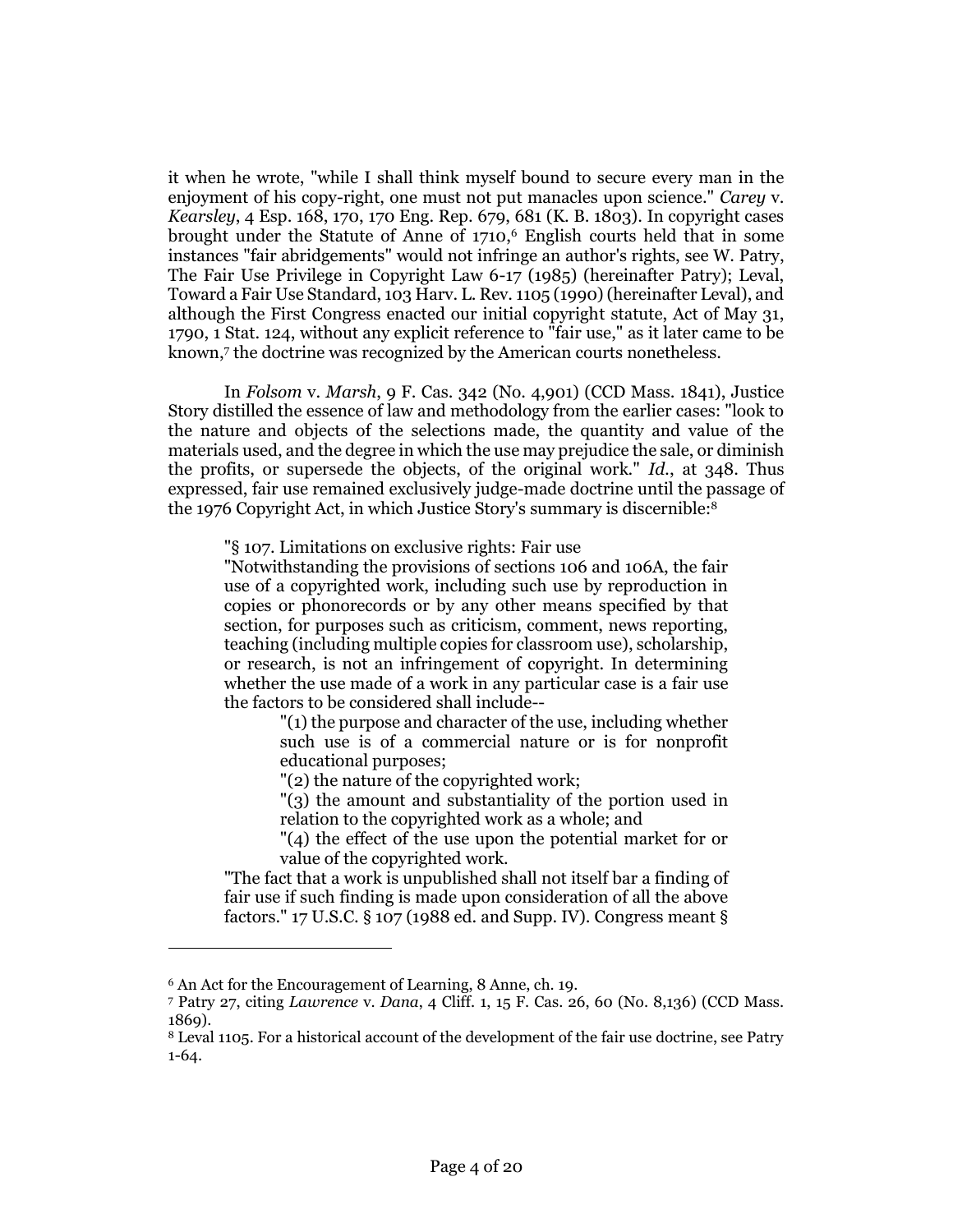107 "to restate the present judicial doctrine of fair use, not to change, narrow, or enlarge it in any way" and intended that courts continue the common-law tradition of fair use adjudication. H. R. Rep. No. 94-1476, p. 66 (1976) (hereinafter House Report); S. Rep. No. 94-473, p. 62 (1975) (hereinafter Senate Report). The fair use doctrine thus "permits [and requires] courts to avoid rigid application of the copyright statute when, on occasion, it would stifle the very creativity which that law is designed to foster." *Stewart* v. *Abend*, 495 U.S. 207, 236, 109 L. Ed. 2d 184, 110 S. Ct. 1750 (1990) (internal quotation marks and citation omitted).

The task is not to be simplified with bright-line rules, for the statute, like the doctrine it recognizes, calls for case-by-case analysis. *Harper & Row*, 471 U.S. at 560; *Sony*, 464 U.S. at 448, and n.31; House Report, pp. 65-66; Senate Report, p. 62. The text employs the terms "including" and "such as" in the preamble paragraph to indicate the "illustrative and not limitative" function of the examples given, § 101; see *Harper & Row, supra*, at 561, which thus provide only general guidance about the sorts of copying that courts and Congress most commonly had found to be fair uses.<sup>9</sup> Nor may the four statutory factors be treated in isolation, one from another. All are to be explored, and the results weighed together, in light of the purposes of copyright. See Leval 1110-1111; Patry & Perlmutter, Fair Use Misconstrued: Profit, Presumptions, and Parody, 11 Cardozo Arts & Ent. L. J. 667, 685-687 (1993) (hereinafter Patry & Perlmutter).<sup>10</sup>

A

<sup>9</sup> See Senate Report, p. 62 ("Whether a use referred to in the first sentence of section 107 is a fair use in a particular case will depend upon the application of the determinative factors").

<sup>10</sup> Because the fair use enquiry often requires close questions of judgment as to the extent of permissible borrowing in cases involving parodies (or other critical works), courts may also wish to bear in mind that the goals of the copyright law, "to stimulate the creation and publication of edifying matter," Leval 1134, are not always best served by automatically granting injunctive relief when parodists are found to have gone beyond the bounds of fair use. See 17 U.S.C. § 502(a) (court "*may* . . . grant . . . injunctions on such terms as it may deem reasonable to prevent or restrain infringement") (emphasis added); Leval 1132 (while in the "vast majority of cases, [an injunctive] remedy is justified because most infringements are simple piracy," such cases are "worlds apart from many of those raising reasonable contentions of fair use" where "there may be a strong public interest in the publication of the secondary work [and] the copyright owner's interest may be adequately protected by an award of damages for whatever infringement is found"); *Abend* v. *MCA, Inc.*, 863 F.2d 1465, 1479 (CA9 1988) (finding "special circumstances" that would cause "great injustice" to defendants and "public injury" were injunction to issue), aff'd *sub nom. Stewart* v. *Abend*, 495 U.S. 207, 109 L. Ed. 2d 184, 110 S. Ct. 1750 (1990).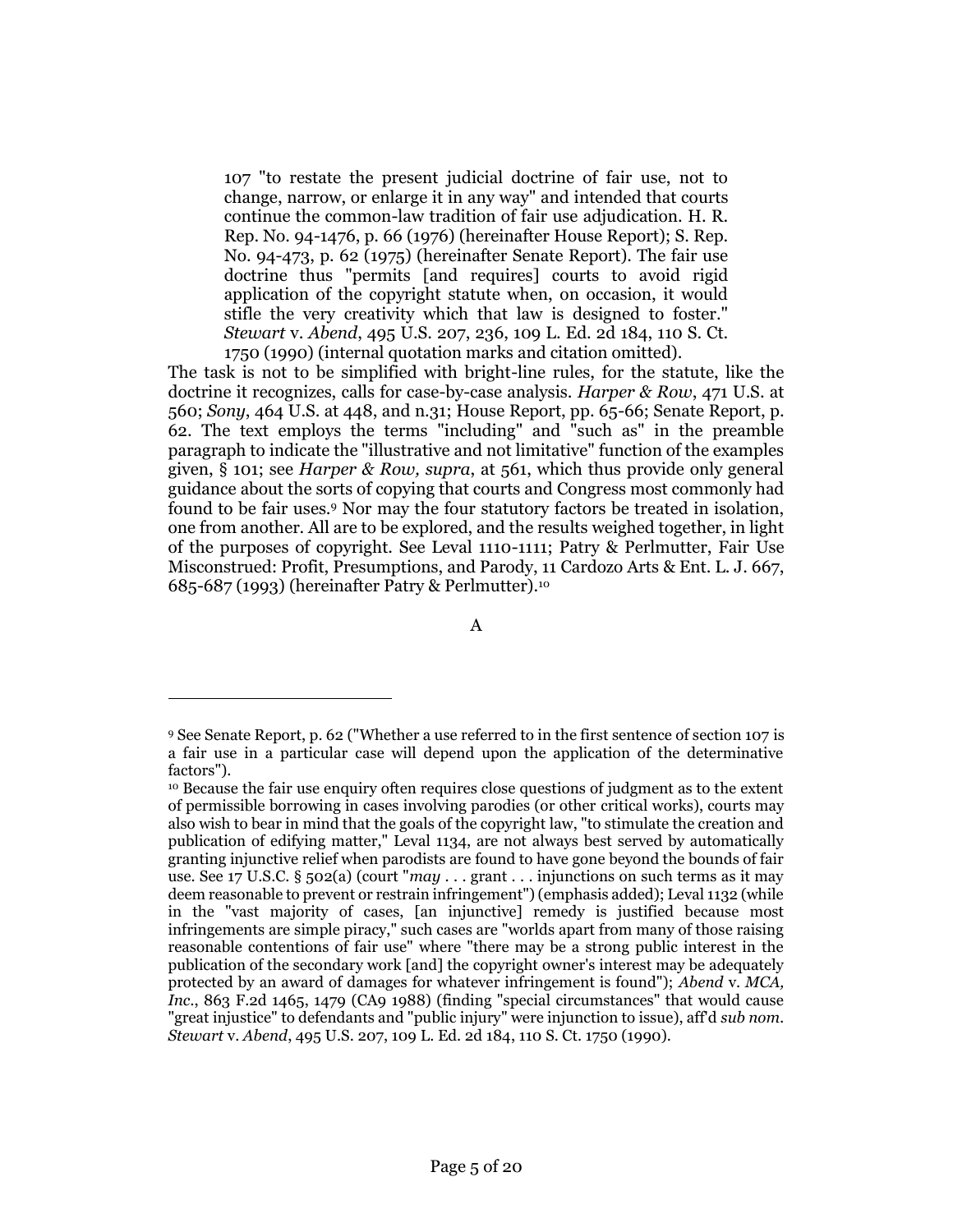The first factor in a fair use enquiry is "the purpose and character of the use, including whether such use is of a commercial nature or is for nonprofit educational purposes." § 107(1). This factor draws on Justice Story's formulation, "the nature and objects of the selections made." *Folsom* v. *Marsh, supra*, at 348. The enquiry here may be guided by the examples given in the preamble to § 107, looking to whether the use is for criticism, or comment, or news reporting, and the like, see § 107. The central purpose of this investigation is to see, in Justice Story's words, whether the new work merely "supersede[s] the objects" of the original creation, *Folsom* v. *Marsh, supra*, at 348; accord, *Harper & Row, supra*, at 562 ("supplanting" the original), or instead adds something new, with a further purpose or different character, altering the first with new expression, meaning, or message; it asks, in other words, whether and to what extent the new work is "transformative." Leval 1111. Although such transformative use is not absolutely necessary for a finding of fair use, *Sony, supra*, at 455, n. 40,<sup>11</sup> the goal of copyright, to promote science and the arts, is generally furthered by the creation of transformative works. Such works thus lie at the heart of the fair use doctrine's guarantee of breathing space within the confines of copyright, see, *e. g., Sony, supra*, at 478-480 (BLACKMUN, J., dissenting), and the more transformative the new work, the less will be the significance of other factors, like commercialism, that may weigh against a finding of fair use.

This Court has only once before even considered whether parody may be fair use, and that time issued no opinion because of the Court's equal division. *Benny* v. *Loew's Inc.*, 239 F.2d 532 (CA9 1956), aff'd *sub nom. Columbia Broadcasting System, Inc.* v. *Loew's Inc.*, 356 U.S. 43, 2 L. Ed. 2d 583, 78 S. Ct. 667 (1958). Suffice it to say now that parody has an obvious claim to transformative value, as Acuff-Rose itself does not deny. Like less ostensibly humorous forms of criticism, it can provide social benefit, by shedding light on an earlier work, and, in the process, creating a new one. We thus line up with the courts that have held that parody, like other comment or criticism, may claim fair use under § 107. See, *e. g., Fisher* v. *Dees*, 794 F.2d 432 (CA9 1986) ("When Sonny Sniffs Glue," a parody of "When Sunny Gets Blue," is fair use); *Elsmere Music, Inc.* v. *National Broadcasting Co.*, 482 F. Supp. 741 (SDNY), aff'd, 623 F.2d 252 (CA2 1980) ("I Love Sodom," a "Saturday Night Live" television parody of "I Love New York," is fair use); see also House Report, p. 65; Senate Report, p. 61 ("Use in a parody of some of the content of the work parodied" may be fair use).

The germ of parody lies in the definition of the Greek *parodeia*, quoted in Judge Nelson's Court of Appeals dissent, as "a song sung alongside another." 972 F.2d at 1440, quoting 7 Encyclopedia Britannica 768 (15th ed. 1975). Modern dictionaries accordingly describe a parody as a "literary or artistic work that

 $11$  The obvious statutory exception to this focus on transformative uses is the straight reproduction of multiple copies for classroom distribution.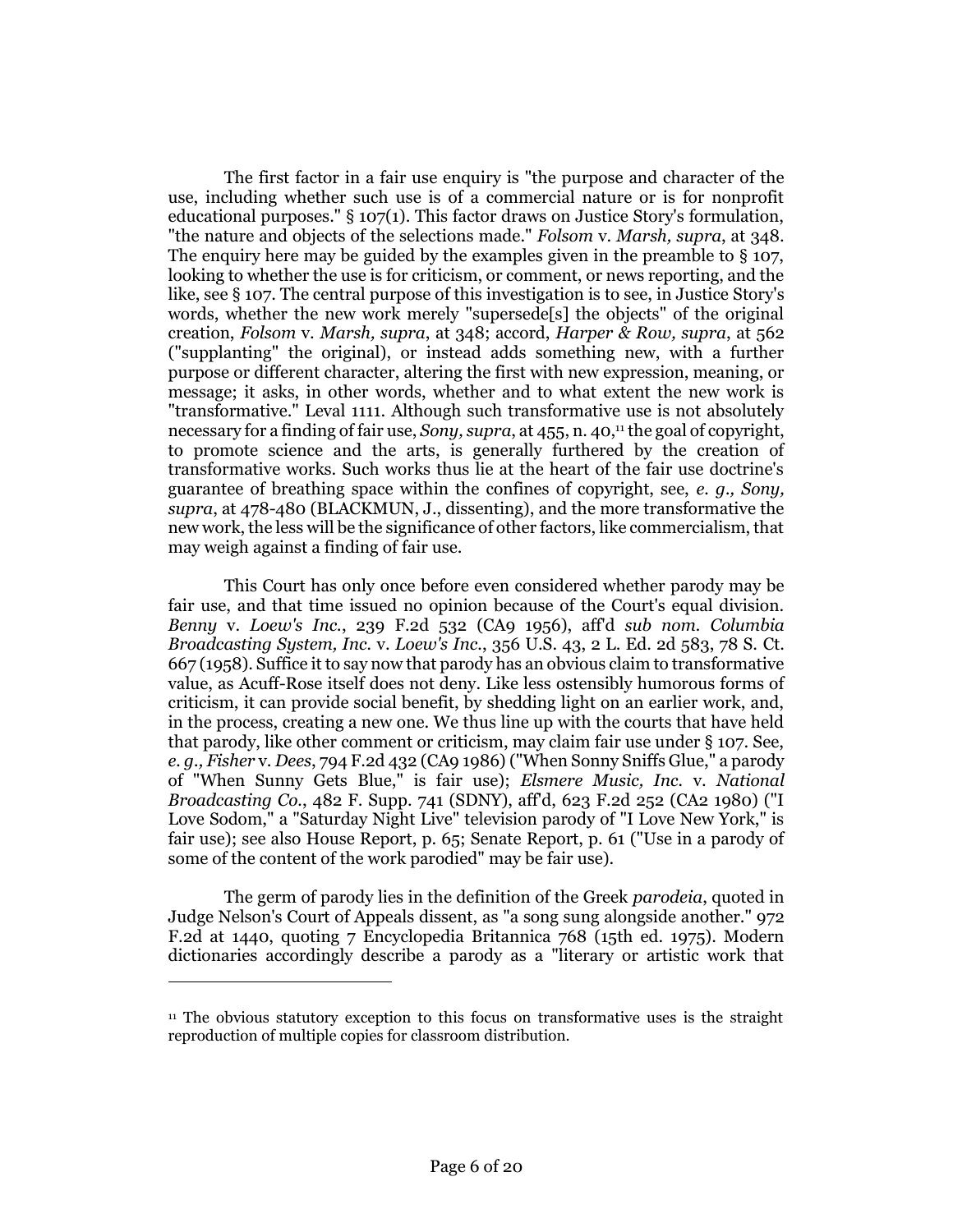imitates the characteristic style of an author or a work for comic effect or ridicule,"<sup>12</sup> or as a "composition in prose or verse in which the characteristic turns of thought and phrase in an author or class of authors are imitated in such a way as to make them appear ridiculous."<sup>13</sup> For the purposes of copyright law, the nub of the definitions, and the heart of any parodist's claim to quote from existing material, is the use of some elements of a prior author's composition to create a new one that, at least in part, comments on that author's works. See, *e. g., Fisher* v. *Dees, supra*, at 437; *MCA, Inc.* v. *Wilson*, 677 F.2d 180, 185 (CA2 1981). If, on the contrary, the commentary has no critical bearing on the substance or style of the original composition, which the alleged infringer merely uses to get attention or to avoid the drudgery in working up something fresh, the claim to fairness in borrowing from another's work diminishes accordingly (if it does not vanish), and other factors, like the extent of its commerciality, loom larger.<sup>14</sup> Parody needs to mimic an original to make its point, and so has some claim to use the creation of its victim's (or collective victims') imagination, whereas satire can stand on its own two feet and so requires justification for the very act of borrowing.<sup>15</sup> See *ibid.;* Bisceglia, Parody and Copyright Protection: Turning the Balancing Act Into a Juggling Act, in ASCAP, Copyright Law Symposium, No. 34, p. 25 (1987).

The fact that parody can claim legitimacy for some appropriation does not, of course, tell either parodist or judge much about where to draw the line. Like a book review quoting the copyrighted material criticized, parody may or may not be fair use, and petitioners' suggestion that any parodic use is presumptively fair has no more justification in law or fact than the equally hopeful claim that any use for news reporting should be presumed fair, see *Harper & Row*, 471 U.S. at 561. The Act has no hint of an evidentiary preference for parodists over their victims, and no workable presumption for parody could take account of the fact that parody often shades into satire when society is lampooned through its creative artifacts, or that a work may contain both parodic and nonparodic elements. Accordingly,

<sup>12</sup> American Heritage Dictionary 1317 (3d ed. 1992).

<sup>13</sup> 11 Oxford English Dictionary 247 (2d ed. 1989).

<sup>&</sup>lt;sup>14</sup> A parody that more loosely targets an original than the parody presented here may still be sufficiently aimed at an original work to come within our analysis of parody. If a parody whose wide dissemination in the market runs the risk of serving as a substitute for the original or licensed derivatives (see *infra*, at 590-594, discussing factor four), it is more incumbent on one claiming fair use to establish the extent of transformation and the parody's critical relationship to the original. By contrast, when there is little or no risk of market substitution, whether because of the large extent of transformation of the earlier work, the new work's minimal distribution in the market, the small extent to which it borrows from an original, or other factors, taking parodic aim at an original is a less critical factor in the analysis, and looser forms of parody may be found to be fair use, as may satire with lesser justification for the borrowing than would otherwise be required.

<sup>15</sup> Satire has been defined as a work "in which prevalent follies or vices are assailed with ridicule," 14 Oxford English Dictionary, *supra*, at 500, or are "attacked through irony, derision, or wit," American Heritage Dictionary, *supra*, at 1604.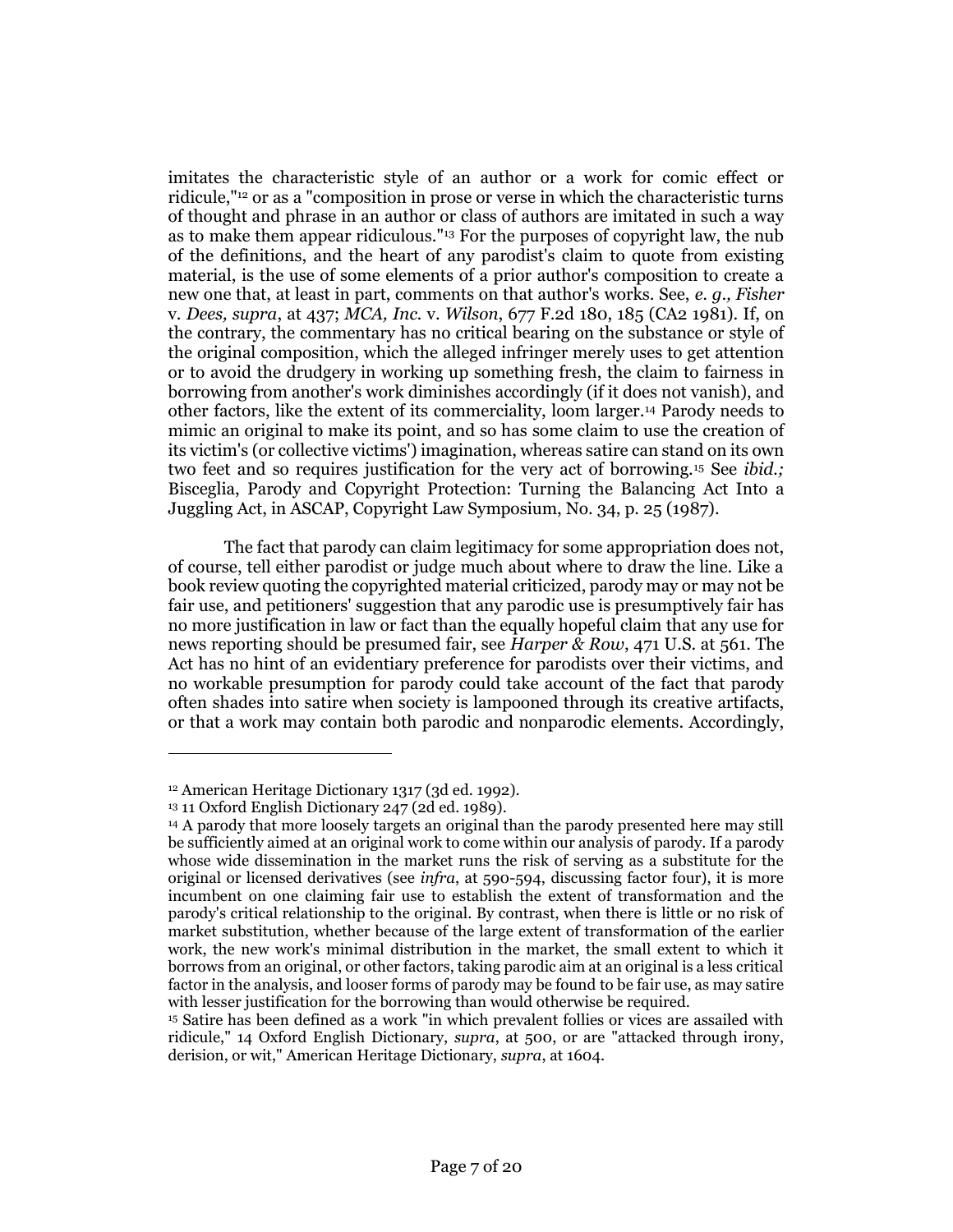parody, like any other use, has to work its way through the relevant factors, and be judged case by case, in light of the ends of the copyright law.

Here, the District Court held, and the Court of Appeals assumed, that 2 Live Crew's "Pretty Woman" contains parody, commenting on and criticizing the original work, whatever it may have to say about society at large. As the District Court remarked, the words of 2 Live Crew's song copy the original's first line, but then "quickly degenerate into a play on words, substituting predictable lyrics with shocking ones . . . [that] derisively demonstrate how bland and banal the Orbison song seems to them." 754 F. Supp. at 1155 (footnote omitted). Judge Nelson, dissenting below, came to the same conclusion, that the 2 Live Crew song "was clearly intended to ridicule the white-bread original" and "reminds us that sexual congress with nameless streetwalkers is not necessarily the stuff of romance and is not necessarily without its consequences. The singers (there are several) have the same thing on their minds as did the lonely man with the nasal voice, but here there is no hint of wine and roses." 972 F.2d at 1442. Although the majority below had difficulty discerning any criticism of the original in 2 Live Crew's song, it assumed for purposes of its opinion that there was some. *Id.*, at 1435-1436, and n.8.

We have less difficulty in finding that critical element in 2 Live Crew's song than the Court of Appeals did, although having found it we will not take the further step of evaluating its quality. The threshold question when fair use is raised in defense of parody is whether a parodic character may reasonably be perceived.<sup>16</sup> Whether, going beyond that, parody is in good taste or bad does not and should not matter to fair use. As Justice Holmes explained, "it would be a dangerous undertaking for persons trained only to the law to constitute themselves final judges of the worth of [a work], outside of the narrowest and most obvious limits. At the one extreme some works of genius would be sure to miss appreciation. Their very novelty would make them repulsive until the public had learned the new language in which their author spoke." *Bleistein* v. *Donaldson Lithographing Co.*, 188 U.S. 239, 251, 47 L. Ed. 460, 23 S. Ct. 298 (1903) (circus posters have copyright protection); cf. *Yankee Publishing Inc.* v. *News America Publishing, Inc.*, 809 F. Supp. 267, 280 (SDNY 1992) (Leval, J.) ("First Amendment protections do not apply only to those who speak clearly, whose jokes are funny, and whose parodies succeed") (trademark case).

While we might not assign a high rank to the parodic element here, we think it fair to say that 2 Live Crew's song reasonably could be perceived as commenting

<sup>&</sup>lt;sup>16</sup> The only further judgment, indeed, that a court may pass on a work goes to an assessment of whether the parodic element is slight or great, and the copying small or extensive in relation to the parodic element, for a work with slight parodic element and extensive copying will be more likely to merely "supersede the objects" of the original. See *infra*, at 586-594, discussing factors three and four.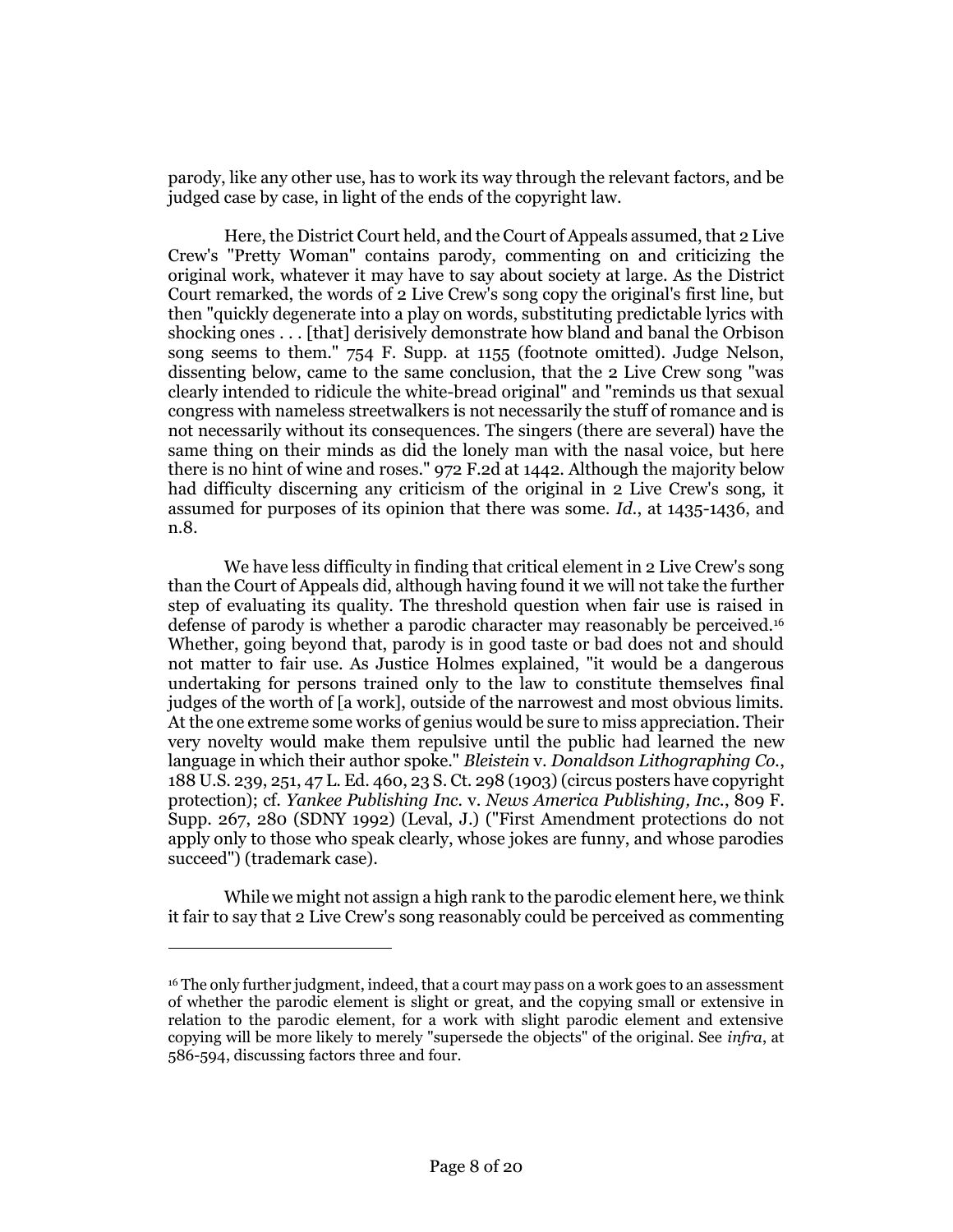on the original or criticizing it, to some degree. 2 Live Crew juxtaposes the romantic musings of a man whose fantasy comes true, with degrading taunts, a bawdy demand for sex, and a sigh of relief from paternal responsibility. The later words can be taken as a comment on the naiveté of the original of an earlier day, as a rejection of its sentiment that ignores the ugliness of street life and the debasement that it signifies. It is this joinder of reference and ridicule that marks off the author's choice of parody from the other types of comment and criticism that traditionally have had a claim to fair use protection as transformative works.<sup>17</sup>

The Court of Appeals, however, immediately cut short the enquiry into 2 Live Crew's fair use claim by confining its treatment of the first factor essentially to one relevant fact, the commercial nature of the use. The court then inflated the significance of this fact by applying a presumption ostensibly culled from *Sony*, that "every commercial use of copyrighted material is presumptively . . . unfair . . . ." *Sony*, 464 U.S. at 451. In giving virtually dispositive weight to the commercial nature of the parody, the Court of Appeals erred.

The language of the statute makes clear that the commercial or nonprofit educational purpose of a work is only one element of the first factor enquiry into its purpose and character. Section 107(1) uses the term "including" to begin the dependent clause referring to commercial use, and the main clause speaks of a broader investigation into "purpose and character." As we explained in *Harper & Row*, Congress resisted attempts to narrow the ambit of this traditional enquiry by adopting categories of presumptively fair use, and it urged courts to preserve the breadth of their traditionally ample view of the universe of relevant evidence. 471 U.S. at 561; House Report, p. 66. Accordingly, the mere fact that a use is educational and not for profit does not insulate it from a finding of infringement, any more than the commercial character of a use bars a finding of fairness. If, indeed, commerciality carried presumptive force against a finding of fairness, the presumption would swallow nearly all of the illustrative uses listed in the preamble paragraph of § 107, including news reporting, comment, criticism, teaching, scholarship, and research, since these activities "are generally conducted for profit in this country." *Harper & Row, supra*, at 592 (Brennan, J., dissenting). Congress could not have intended such a rule, which certainly is not inferable from the common-law cases, arising as they did from the world of letters in which Samuel Johnson could pronounce that "no man but a blockhead ever wrote, except for money." 3 Boswell's Life of Johnson 19 (G. Hill ed. 1934).

<sup>17</sup> We note in passing that 2 Live Crew need not label their whole album, or even this song, a parody in order to claim fair use protection, nor should 2 Live Crew be penalized for this being its first parodic essay. Parody serves its goals whether labeled or not, and there is no reason to require parody to state the obvious (or even the reasonably perceived). See Patry & Perlmutter 716-717.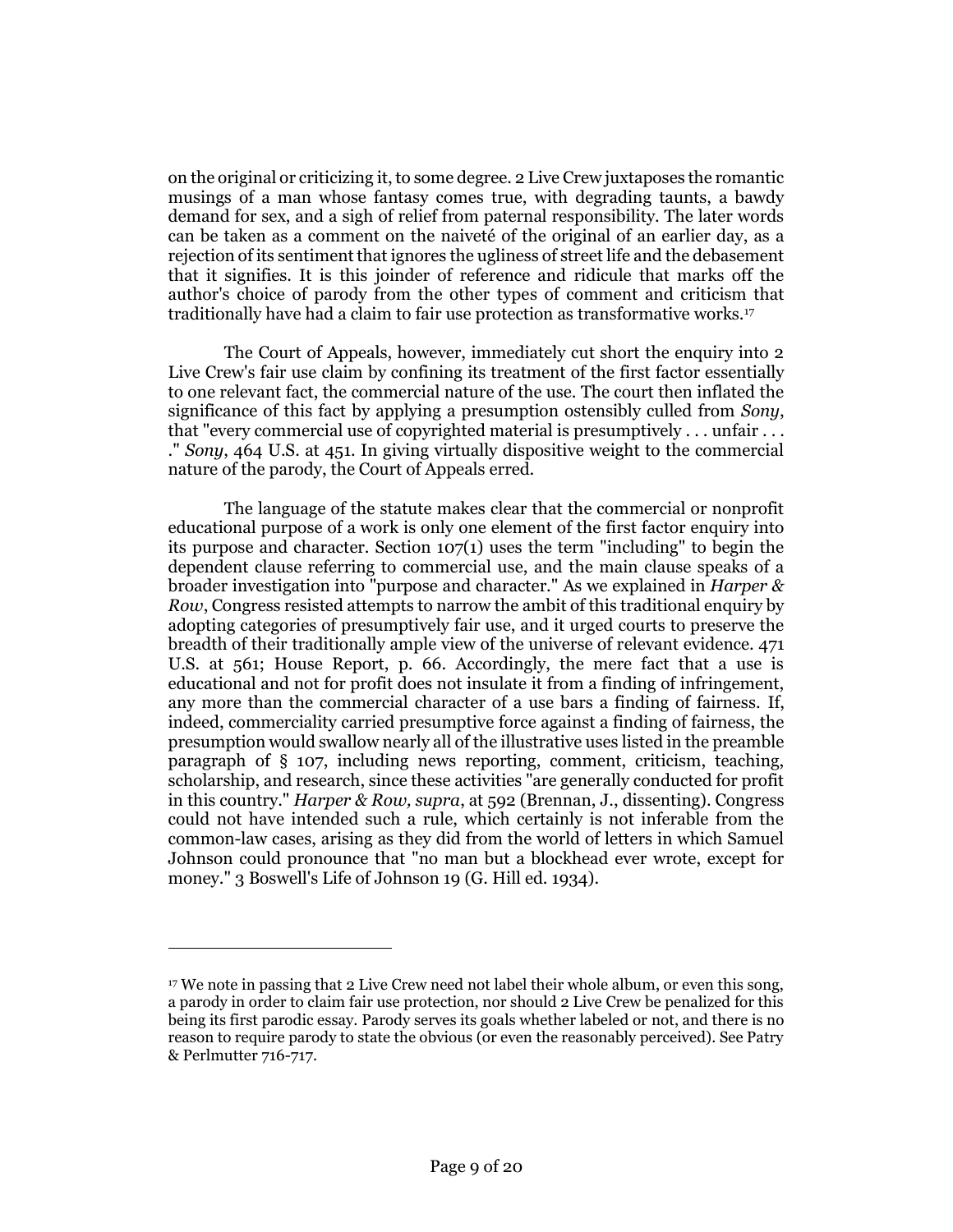*Sony* itself called for no hard evidentiary presumption. There, we emphasized the need for a "sensitive balancing of interests," 464 U.S. at 455, n.40, noted that Congress had "eschewed a rigid, bright-line approach to fair use," *id.*, at 449, n.31, and stated that the commercial or nonprofit educational character of a work is "not conclusive," *id.*, at 448-449, but rather a fact to be "weighed along with other<sup>[s]</sup> in fair use decisions," *id.*, at 449, n.32 (quoting House Report, p. 66). The Court of Appeals's elevation of one sentence from *Sony* to a *per se* rule thus runs as much counter to *Sony* itself as to the long common-law tradition of fair use adjudication. Rather, as we explained in *Harper & Row, Sony* stands for the proposition that the "fact that a publication was commercial as opposed to nonprofit is a separate factor that tends to weigh against a finding of fair use." 471 U.S. at 562. But that is all, and the fact that even the force of that tendency will vary with the context is a further reason against elevating commerciality to hard presumptive significance. The use, for example, of a copyrighted work to advertise a product, even in a parody, will be entitled to less indulgence under the first factor of the fair use enquiry than the sale of a parody for its own sake, let alone one performed a single time by students in school. See generally Patry & Perlmutter 679-680; *Fisher* v. *Dees*, 794 F.2d at 437; *Maxtone-Graham* v. *Burtchaell*, 803 F.2d 1253, 1262 (CA2 1986); *Sega Enterprises Ltd.* v. *Accolade, Inc.*, 977 F.2d 1510, 1522 (CA9 1992).<sup>18</sup>

B

The second statutory factor, "the nature of the copyrighted work," § 107(2), draws on Justice Story's expression, the "value of the materials used." *Folsom* v. *Marsh*, 9 F. Cas. at 348. This factor calls for recognition that some works are closer to the core of intended copyright protection than others, with the consequence that fair use is more difficult to establish when the former works are copied. See, *e.g., Stewart* v. *Abend*, 495 U.S. at 237-238 (contrasting fictional short story with factual works); *Harper & Row*, 471 U.S. at 563-564 (contrasting soon-to-bepublished memoir with published speech); *Sony*, 464 U.S. at 455, n.40 (contrasting motion pictures with news broadcasts); *Feist*, 499 U.S. at 348-351 (contrasting creative works with bare factual compilations); 3 M. Nimmer & D. Nimmer, Nimmer on Copyright § 13.05[A][2] (1993) (hereinafter Nimmer); Leval

 $18$  Finally, regardless of the weight one might place on the alleged infringer's state of mind, compare *Harper & Row*, 471 U.S. at 562 (fair use presupposes good faith and fair dealing) (quotation marks omitted), with *Folsom* v. *Marsh*, 9 F. Cas. 342, 349 (No. 4,901) (CCD Mass. 1841) (good faith does not bar a finding of infringement); Leval 1126-1127 (good faith irrelevant to fair use analysis), we reject Acuff-Rose's argument that 2 Live Crew's request for permission to use the original should be weighed against a finding of fair use. Even if good faith were central to fair use, 2 Live Crew's actions do not necessarily suggest that they believed their version was not fair use; the offer may simply have been made in a goodfaith effort to avoid this litigation. If the use is otherwise fair, then no permission need be sought or granted. Thus, being denied permission to use a work does not weigh against a finding of fair use. See *Fisher* v. *Dees*, 794 F.2d 432, 437 (CA9 1986).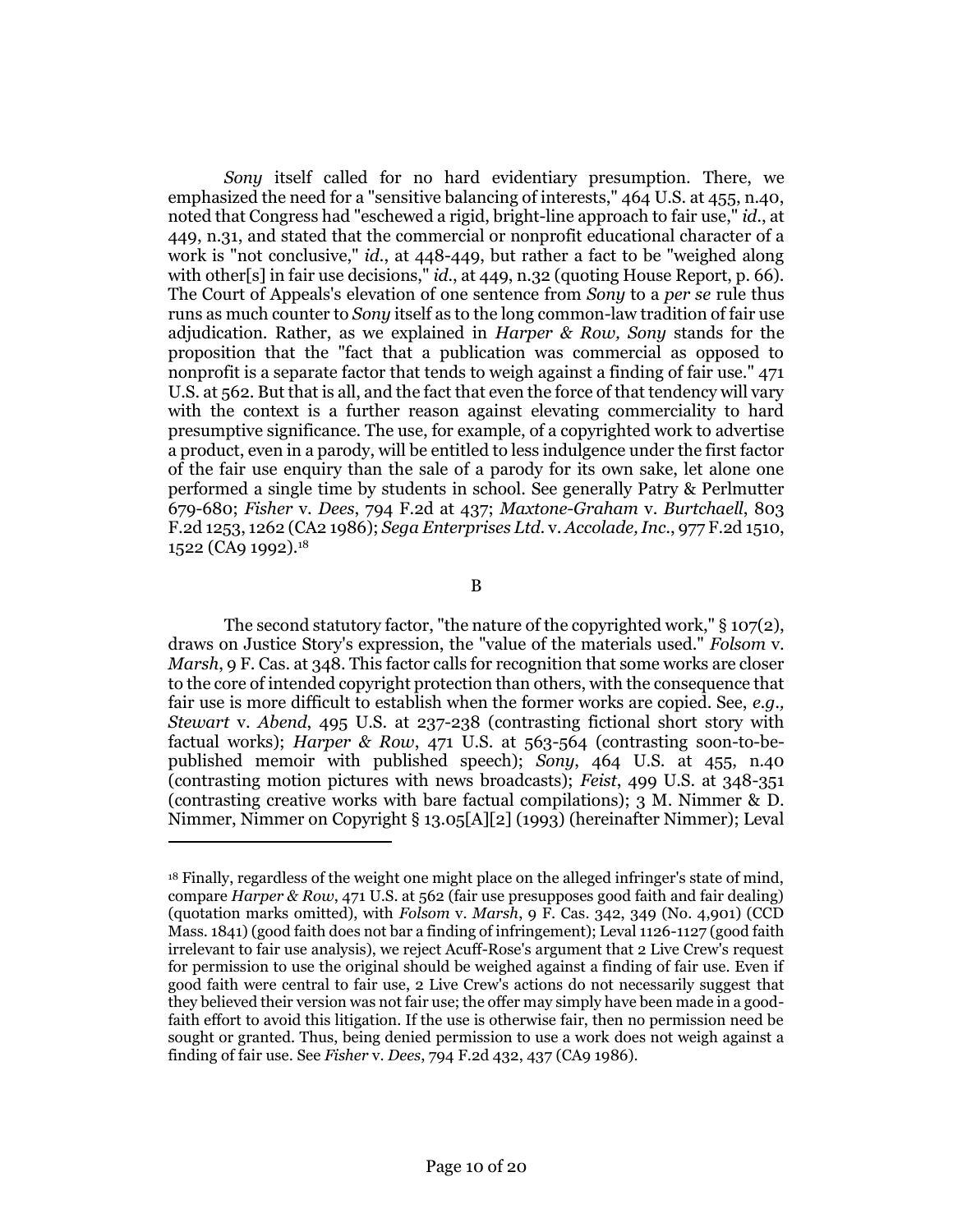1116. We agree with both the District Court and the Court of Appeals that the Orbison original's creative expression for public dissemination falls within the core of the copyright's protective purposes. 754 F. Supp. at 1155-1156; 972 F.2d at 1437. This fact, however, is not much help in this case, or ever likely to help much in separating the fair use sheep from the infringing goats in a parody case, since parodies almost invariably copy publicly known, expressive works.

 $\mathcal{C}$ 

The third factor asks whether "the amount and substantiality of the portion used in relation to the copyrighted work as a whole," § 107(3) (or, in Justice Story's words, "the quantity and value of the materials used," *Folsom* v. *Marsh, supra*, at 348) are reasonable in relation to the purpose of the copying. Here, attention turns to the persuasiveness of a parodist's justification for the particular copying done, and the enquiry will harken back to the first of the statutory factors, for, as in prior cases, we recognize that the extent of permissible copying varies with the purpose and character of the use. See *Sony, supra*, at 449-450 (reproduction of entire work "does not have its ordinary effect of militating against a finding of fair use" as to home videotaping of television programs); *Harper & Row, supra*, at 564 ("Even substantial quotations might qualify as fair use in a review of a published work or a news account of a speech" but not in a scoop of a soon-to-be-published memoir). The facts bearing on this factor will also tend to address the fourth, by revealing the degree to which the parody may serve as a market substitute for the original or potentially licensed derivatives. See Leval 1123.

The District Court considered the song's parodic purpose in finding that 2 Live Crew had not helped themselves overmuch. 754 F. Supp. at 1156-1157. The Court of Appeals disagreed, stating that "while it may not be inappropriate to find that no more was taken than necessary, the copying was qualitatively substantial. . . . We conclude that taking the heart of the original and making it the heart of a new work was to purloin a substantial portion of the essence of the original." 972 F.2d at 1438.

The Court of Appeals is of course correct that this factor calls for thought not only about the quantity of the materials used, but about their quality and importance, too. In *Harper & Row*, for example, the Nation had taken only some 300 words out of President Ford's memoirs, but we signaled the significance of the quotations in finding them to amount to "the heart of the book," the part most likely to be news-worthy and important in licensing serialization. 471 U.S. at 564- 566, 568 (internal quotation marks omitted). We also agree with the Court of Appeals that whether "a substantial portion of the infringing work was copied verbatim" from the copyrighted work is a relevant question, see *id.*, at 565, for it may reveal a dearth of transformative character or purpose under the first factor, or a greater likelihood of market harm under the fourth; a work composed primarily of an original, particularly its heart, with little added or changed, is more likely to be a merely superseding use, fulfilling demand for the original.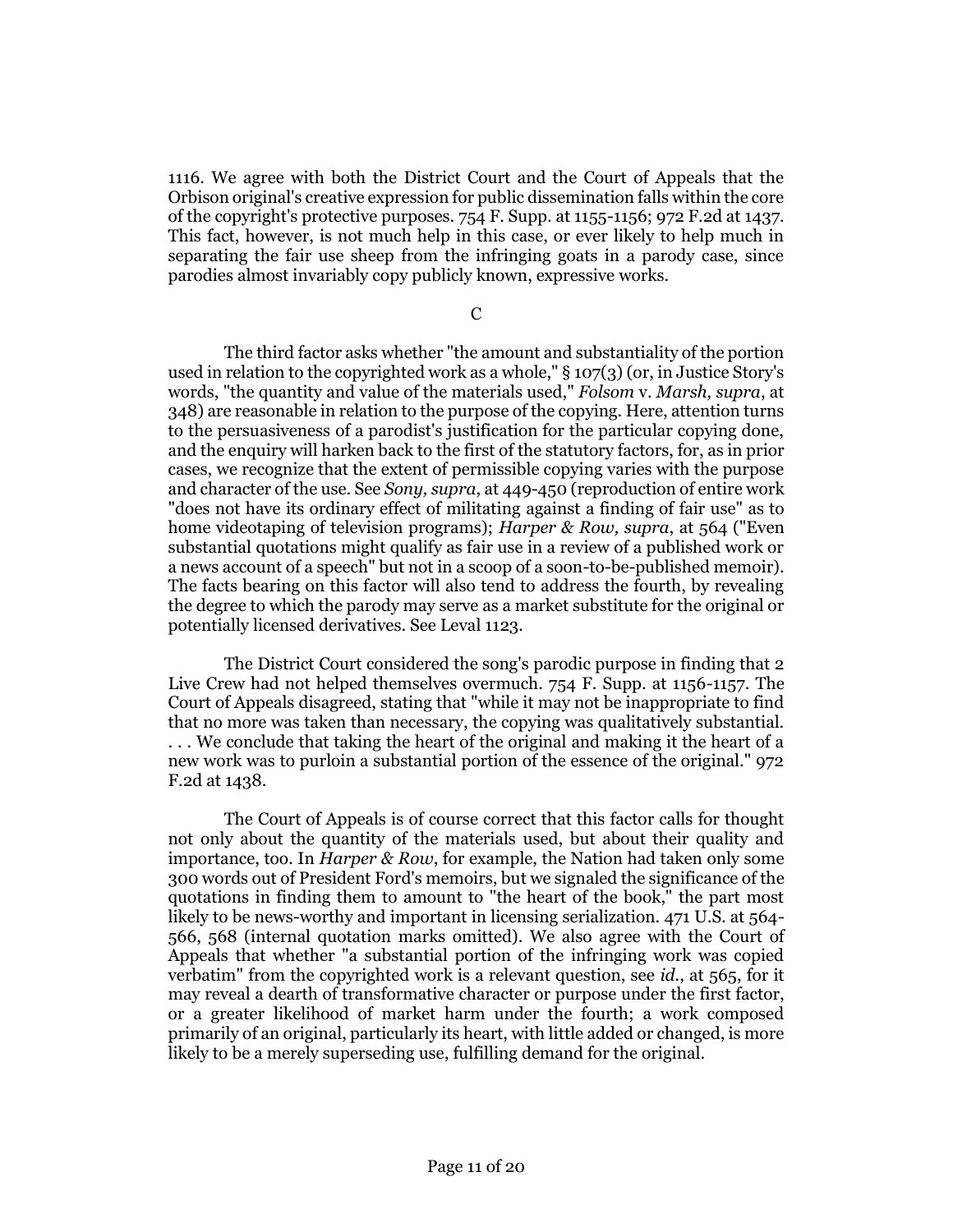Where we part company with the court below is in applying these guides to parody, and in particular to parody in the song before us. Parody presents a difficult case. Parody's humor, or in any event its comment, necessarily springs from recognizable allusion to its object through distorted imitation. Its art lies in the tension between a known original and its parodic twin. When parody takes aim at a particular original work, the parody must be able to "conjure up" at least enough of that original to make the object of its critical wit recognizable. See, *e.g., Elsmere Music*, 623 F.2d at 253, n.1; *Fisher* v. *Dees*, 794 F.2d at 438-439. What makes for this recognition is quotation of the original's most distinctive or memorable features, which the parodist can be sure the audience will know. Once enough has been taken to assure identification, how much more is reasonable will depend, say, on the extent to which the song's overriding purpose and character is to parody the original or, in contrast, the likelihood that the parody may serve as a market substitute for the original. But using some characteristic features cannot be avoided.

We think the Court of Appeals was insufficiently appreciative of parody's need for the recognizable sight or sound when it ruled 2 Live Crew's use unreasonable as a matter of law. It is true, of course, that 2 Live Crew copied the characteristic opening bass riff (or musical phrase) of the original, and true that the words of the first line copy the Orbison lyrics. But if quotation of the opening riff and the first line may be said to go to the "heart" of the original, the heart is also what most readily conjures up the song for parody, and it is the heart at which parody takes aim. Copying does not become excessive in relation to parodic purpose merely because the portion taken was the original's heart. If 2 Live Crew had copied a significantly less memorable part of the original, it is difficult to see how its parodic character would have come through. See *Fisher* v. *Dees, supra*, at 439.

This is not, of course, to say that anyone who calls himself a parodist can skim the cream and get away scot free. In parody, as in news reporting, see *Harper & Row, supra*, context is everything, and the question of fairness asks what else the parodist did besides go to the heart of the original. It is significant that 2 Live Crew not only copied the first line of the original, but thereafter departed markedly from the Orbison lyrics for its own ends. 2 Live Crew not only copied the bass riff and repeated it,<sup>19</sup> but also produced otherwise distinctive sounds, interposing "scraper" noise, overlaying the music with solos in different keys, and altering the drum beat. See 754 F. Supp. at 1155. This is not a case, then, where "a substantial portion" of the parody itself is composed of a "verbatim" copying of the original. It

<sup>19</sup> This may serve to heighten the comic effect of the parody, as one witness stated, App. 32a, Affidavit of Oscar Brand; see also *Elsmere Music, Inc.* v. *National Broadcasting Co.*, 482 F. Supp. 741, 747 (SDNY 1980) (repetition of "I Love Sodom"), or serve to dazzle with the original's music, as Acuff-Rose now contends.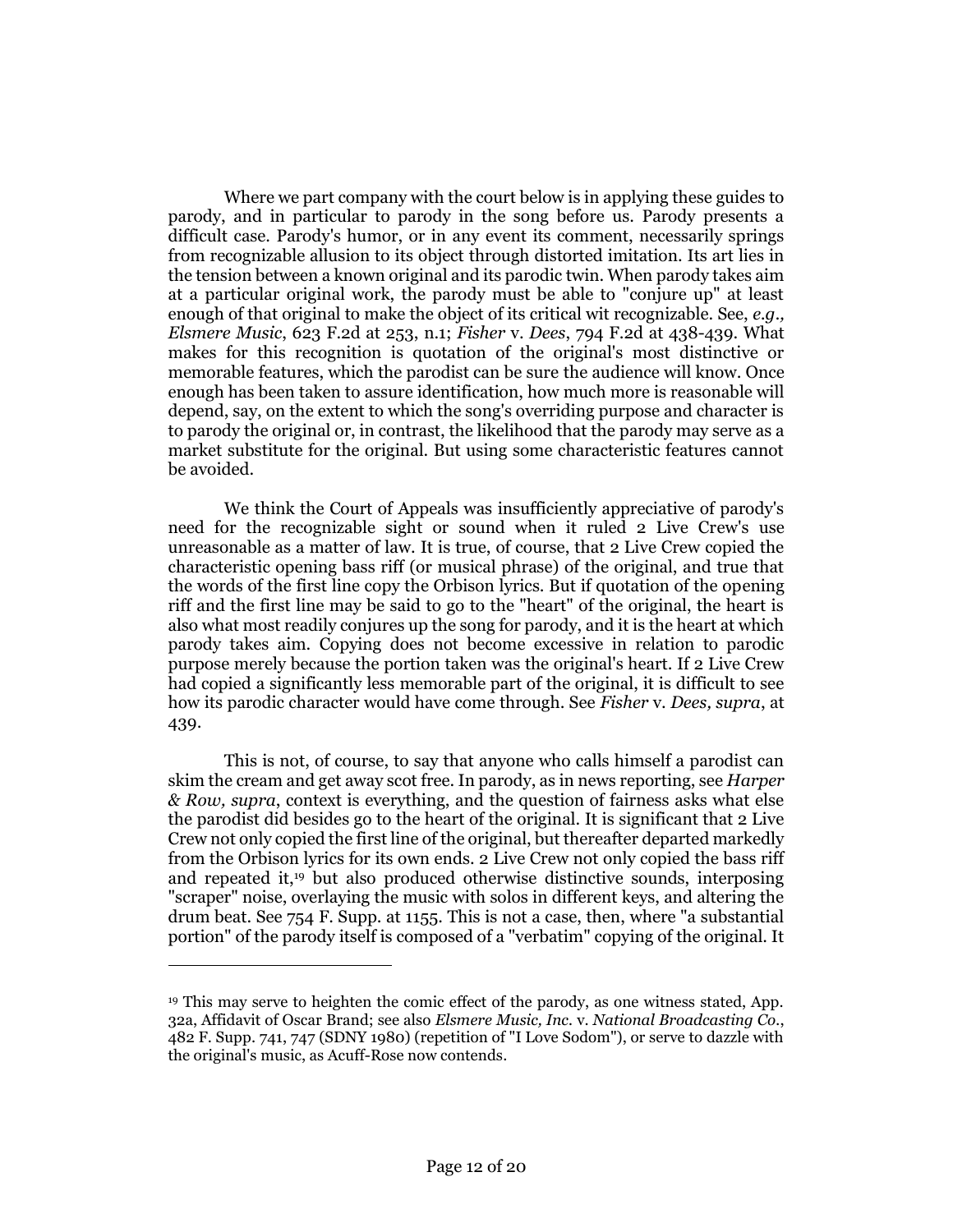is not, that is, a case where the parody is so insubstantial, as compared to the copying, that the third factor must be resolved as a matter of law against the parodists.

Suffice it to say here that, as to the lyrics, we think the Court of Appeals correctly suggested that "no more was taken than necessary," 972 F.2d at 1438, but just for that reason, we fail to see how the copying can be excessive in relation to its parodic purpose, even if the portion taken is the original's "heart." As to the music, we express no opinion whether repetition of the bass riff is excessive copying, and we remand to permit evaluation of the amount taken, in light of the song's parodic purpose and character, its transformative elements, and considerations of the potential for market substitution sketched more fully below.

D

The fourth fair use factor is "the effect of the use upon the potential market for or value of the copyrighted work." § 107(4). It requires courts to consider not only the extent of market harm caused by the particular actions of the alleged infringer, but also "whether unrestricted and widespread conduct of the sort engaged in by the defendant . . . would result in a substantially adverse impact on the potential market" for the original. Nimmer § 13.05[A][4], p. 13-102.61 (footnote omitted); accord, *Harper & Row*, 471 U.S. at 569; Senate Report, p. 65; *Folsom* v. *Marsh*, 9 F. Cas. at 349. The enquiry "must take account not only of harm to the original but also of harm to the market for derivative works." *Harper & Row, supra*, at 568.

Since fair use is an affirmative defense, $20$  its proponent would have difficulty carrying the burden of demonstrating fair use without favorable evidence about relevant markets.<sup>21</sup> In moving for summary judgment, 2 Live Crew left themselves at just such a disadvantage when they failed to address the effect on the market for rap derivatives, and confined themselves to uncontroverted submissions that there was no likely effect on the market for the original. They did not, however, thereby subject themselves to the evidentiary presumption applied by the Court of Appeals. In assessing the likelihood of significant market harm, the Court of Appeals quoted from language in *Sony* that "'if the intended use is for

<sup>20</sup> *Harper & Row*, 471 U.S. at 561; H. R. Rep. No. 102-836, p. 3, n.3 (1992).

<sup>21</sup> Even favorable evidence, without more, is no guarantee of fairness. Judge Leval gives the example of the film producer's appropriation of a composer's previously unknown song that turns the song into a commercial success; the boon to the song does not make the film's simple copying fair. Leval 1124, n.84. This factor, no less than the other three, may be addressed only through a "sensitive balancing of interests." *Sony Corp. of America* v. *Universal City Studios, Inc.*, 464 U.S. 417, 455, n.40, 78 L. Ed. 2d 574, 104 S. Ct. 774 (1984). Market harm is a matter of degree, and the importance of this factor will vary, not only with the amount of harm, but also with the relative strength of the showing on the other factors.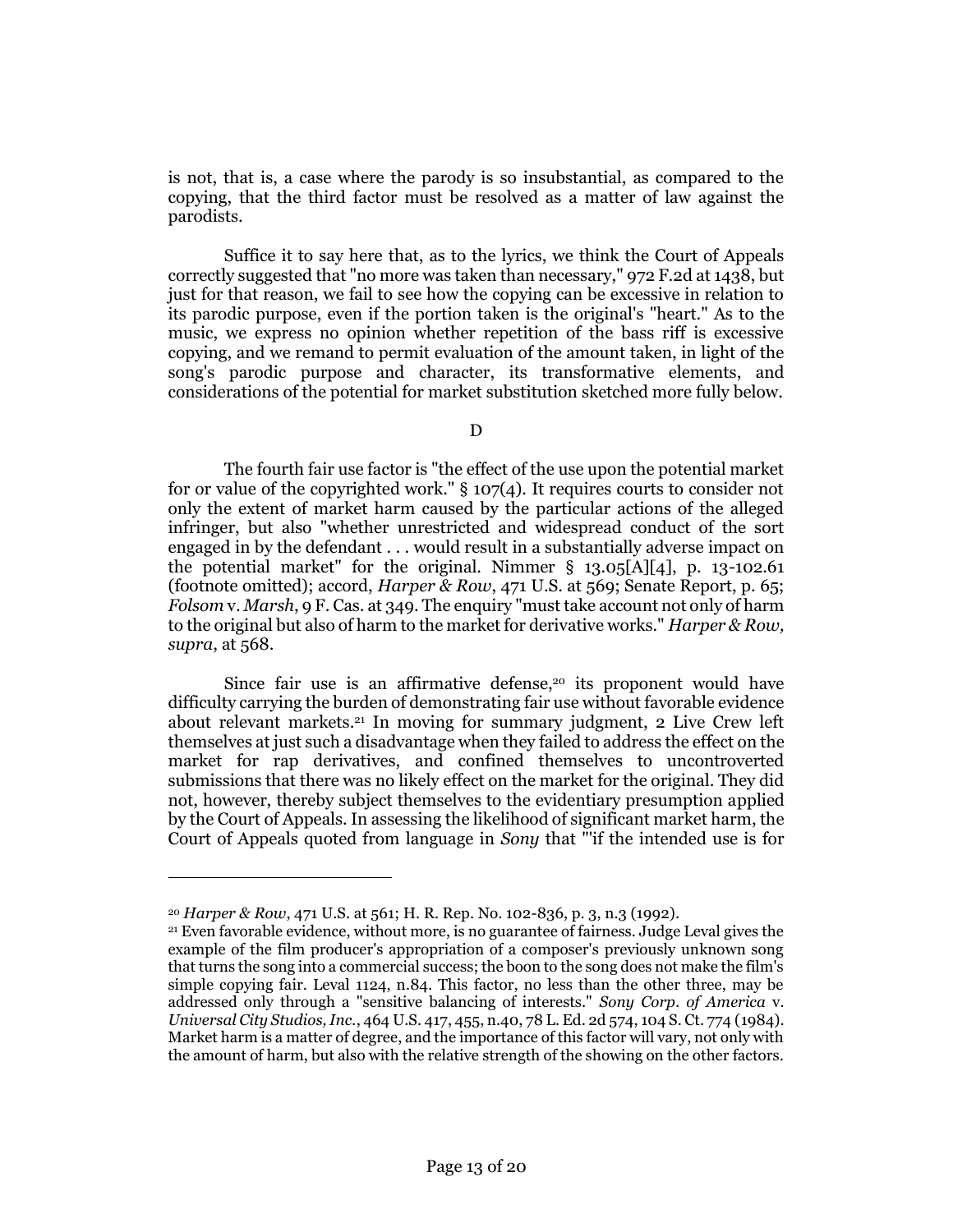commercial gain, that likelihood may be presumed. But if it is for a noncommercial purpose, the likelihood must be demonstrated.'" 972 F.2d at 1438, quoting *Sony*, 464 U.S. at 451. The court reasoned that because "the use of the copyrighted work is wholly commercial, . . . we presume that a likelihood of future harm to Acuff-Rose exists." 972 F.2d at 1438. In so doing, the court resolved the fourth factor against 2 Live Crew, just as it had the first, by applying a presumption about the effect of commercial use, a presumption which as applied here we hold to be error.

No "presumption" or inference of market harm that might find support in *Sony* is applicable to a case involving something beyond mere duplication for commercial purposes. *Sony*'s discussion of a presumption contrasts a context of verbatim copying of the original in its entirety for commercial purposes, with the noncommercial context of *Sony* itself (home copying of television programming). In the former circumstances, what *Sony* said simply makes common sense: when a commercial use amounts to mere duplication of the entirety of an original, it clearly "supersede[s] the objects," *Folsom* v. *Marsh, supra*, at 348, of the original and serves as a market replacement for it, making it likely that cognizable market harm to the original will occur. *Sony, supra*, at 451. But when, on the contrary, the second use is transformative, market substitution is at least less certain, and market harm may not be so readily inferred. Indeed, as to parody pure and simple, it is more likely that the new work will not affect the market for the original in a way cognizable under this factor, that is, by acting as a substitute for it ("superseding [its] objects"). See Leval 1125; Patry & Perlmutter 692, 697-698. This is so because the parody and the original usually serve different market functions. Bisceglia, ASCAP, Copyright Law Symposium, No. 34, at 23.

We do not, of course, suggest that a parody may not harm the market at all, but when a lethal parody, like a scathing theater review, kills demand for the original, it does not produce a harm cognizable under the Copyright Act. Because "parody may quite legitimately aim at garroting the original, destroying it commercially as well as artistically," B. Kaplan, An Unhurried View of Copyright 69 (1967), the role of the courts is to distinguish between "biting criticism [that merely] suppresses demand [and] copyright infringement[, which] usurps it." *Fisher* v. *Dees*, 794 F.2d at 438.

This distinction between potentially remediable displacement and unremediable disparagement is reflected in the rule that there is no protectible derivative market for criticism. The market for potential derivative uses includes only those that creators of original works would in general develop or license others to develop. Yet the unlikelihood that creators of imaginative works will license critical reviews or lampoons of their own productions removes such uses from the very notion of a potential licensing market. "People ask . . . for criticism, but they only want praise." S. Maugham, Of Human Bondage 241 (Penguin ed. 1992). Thus, to the extent that the opinion below may be read to have considered harm to the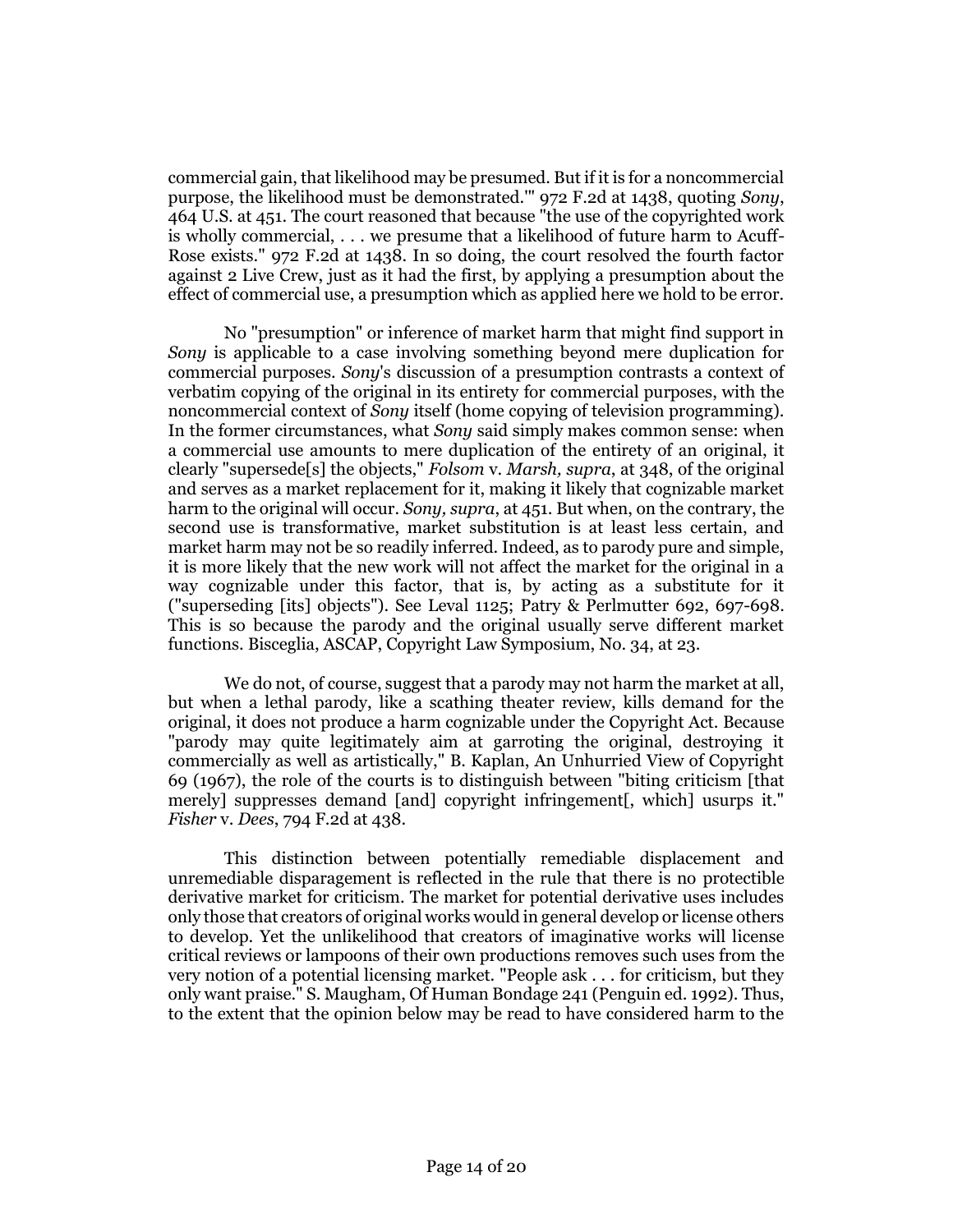market for parodies of "Oh, Pretty Woman," see 972 F.2d at 1439, the court erred. Accord, *Fisher* v. *Dees, supra*, at 437; Leval 1125; Patry & Perlmutter 688-691.<sup>22</sup>

In explaining why the law recognizes no derivative market for critical works, including parody, we have, of course, been speaking of the later work as if it had nothing but a critical aspect (*i.e.*, "parody pure and simple," *supra*, at 591). But the later work may have a more complex character, with effects not only in the arena of criticism but also in protectible markets for derivative works, too. In that sort of case, the law looks beyond the criticism to the other elements of the work, as it does here. 2 Live Crew's song comprises not only parody but also rap music, and the derivative market for rap music is a proper focus of enquiry, see *Harper & Row, supra*, at 568; Nimmer § 13.05B. Evidence of substantial harm to it would weigh against a finding of fair use,<sup>23</sup> because the licensing of derivatives is an important economic incentive to the creation of originals. See 17 U.S.C. § 106(2) (copyright owner has rights to derivative works). Of course, the only harm to derivatives that need concern us, as discussed above, is the harm of market substitution. The fact that a parody may impair the market for derivative uses by the very effectiveness of its critical commentary is no more relevant under copyright than the like threat to the original market.<sup>24</sup>

Although 2 Live Crew submitted uncontroverted affidavits on the question of market harm to the original, neither they, nor Acuff-Rose, introduced evidence or affidavits addressing the likely effect of 2 Live Crew's parodic rap song on the market for a nonparody, rap version of "Oh, Pretty Woman." And while Acuff-Rose would have us find evidence of a rap market in the very facts that 2 Live Crew recorded a rap parody of "Oh, Pretty Woman" and another rap group sought a license to record a rap derivative, there was no evidence that a potential rap market was harmed in any way by 2 Live Crew's parody, rap version. The fact that 2 Live Crew's parody sold as part of a collection of rap songs says very little about the parody's effect on a market for a rap version of the original, either of the music alone or of the music with its lyrics. The District Court essentially passed on this issue, observing that Acuff-Rose is free to record "whatever version of the original it desires," 754 F. Supp. at 1158; the Court of Appeals went the other way by erroneous presumption. Contrary to each treatment, it is impossible to deal with

<sup>22</sup> We express no opinion as to the derivative markets for works using elements of an original as vehicles for satire or amusement, making no comment on the original or criticism of it.

<sup>23</sup> See Nimmer § 13.05[A][4], p. 13-102.61 ("a substantially adverse impact on the potential market"); Leval 1125 ("reasonably substantial" harm); Patry & Perlmutter 697-698 (same). <sup>24</sup> In some cases it may be difficult to determine whence the harm flows. In such cases, the other fair use factors may provide some indicia of the likely source of the harm. A work whose overriding purpose and character is parodic and whose borrowing is slight in relation to its parody will be far less likely to cause cognizable harm than a work with little parodic content and much copying.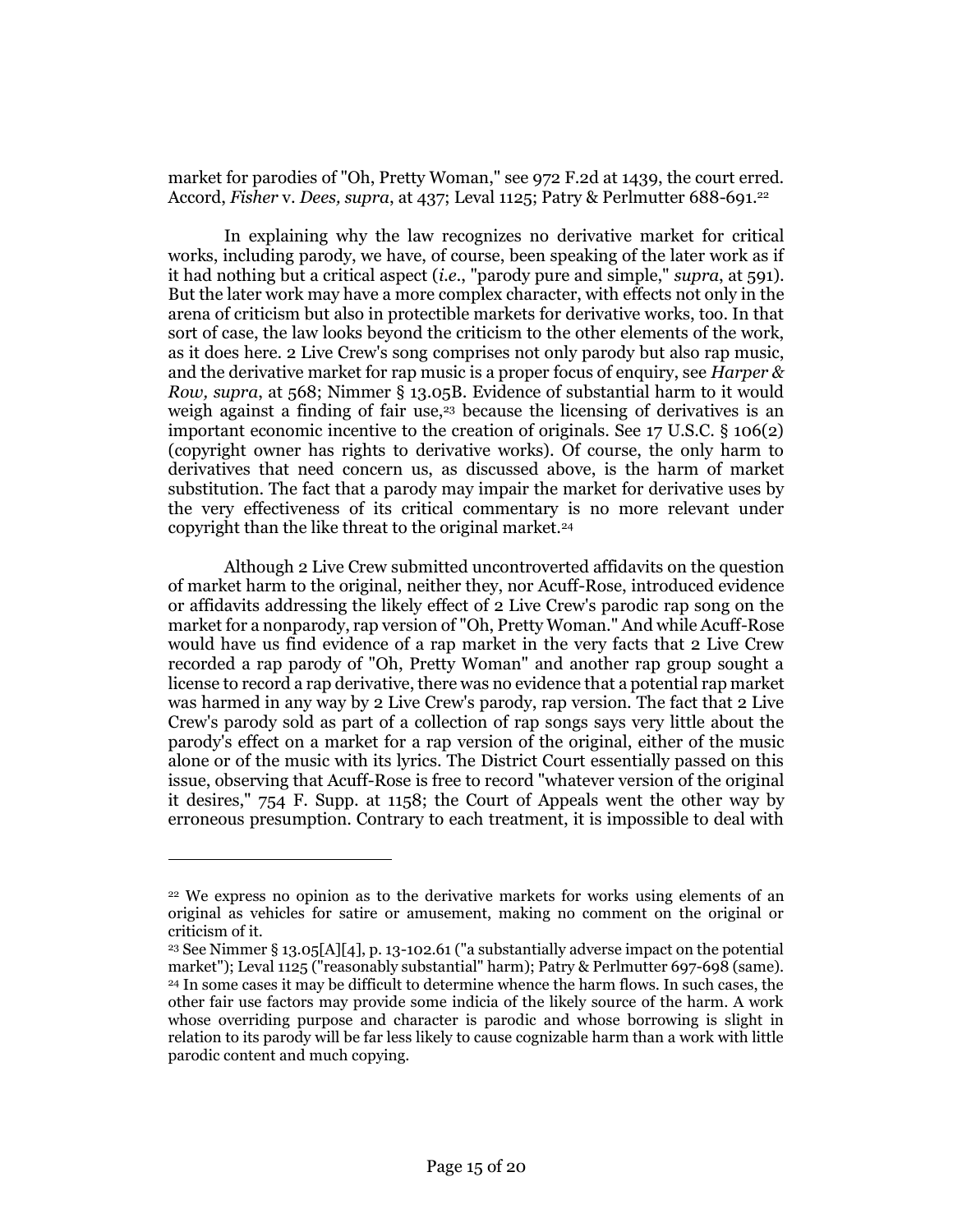the fourth factor except by recognizing that a silent record on an important factor bearing on fair use disentitled the proponent of the defense, 2 Live Crew, to summary judgment. The evidentiary hole will doubtless be plugged on remand.

# III

It was error for the Court of Appeals to conclude that the commercial nature of 2 Live Crew's parody of "Oh, Pretty Woman" rendered it presumptively unfair. No such evidentiary presumption is available to address either the first factor, the character and purpose of the use, or the fourth, market harm, in determining whether a transformative use, such as parody, is a fair one. The court also erred in holding that 2 Live Crew had necessarily copied excessively from the Orbison original, considering the parodic purpose of the use. We therefore reverse the judgment of the Court of Appeals and remand the case for further proceedings consistent with this opinion.

*It is so ordered.*

#### APPENDIX A TO OPINION OF THE COURT

#### "Oh, Pretty Woman" by Roy Orbison and William Dees

Pretty Woman, walking down the street, Pretty Woman, the kind I like to meet, Pretty Woman, I don't believe you, you're not the truth, No one could look as good as you **Mercy** Pretty Woman, won't you pardon me, Pretty Woman, I couldn't help but see, Pretty Woman, that you look lovely as can be Are you lonely just like me? Pretty Woman, stop a while, Pretty Woman, talk a while, Pretty Woman give your smile to me Pretty Woman, yeah, yeah, yeah Pretty Woman, look my way, Pretty Woman, say you'll stay with me 'Cause I need you, I'll treat you right Come to me baby, Be mine tonight Pretty Woman, don't walk on by, Pretty Woman, don't make me cry, Pretty Woman, don't walk away, Hey, O. K. If that's the way it must be, O. K. I guess I'll go on home, it's late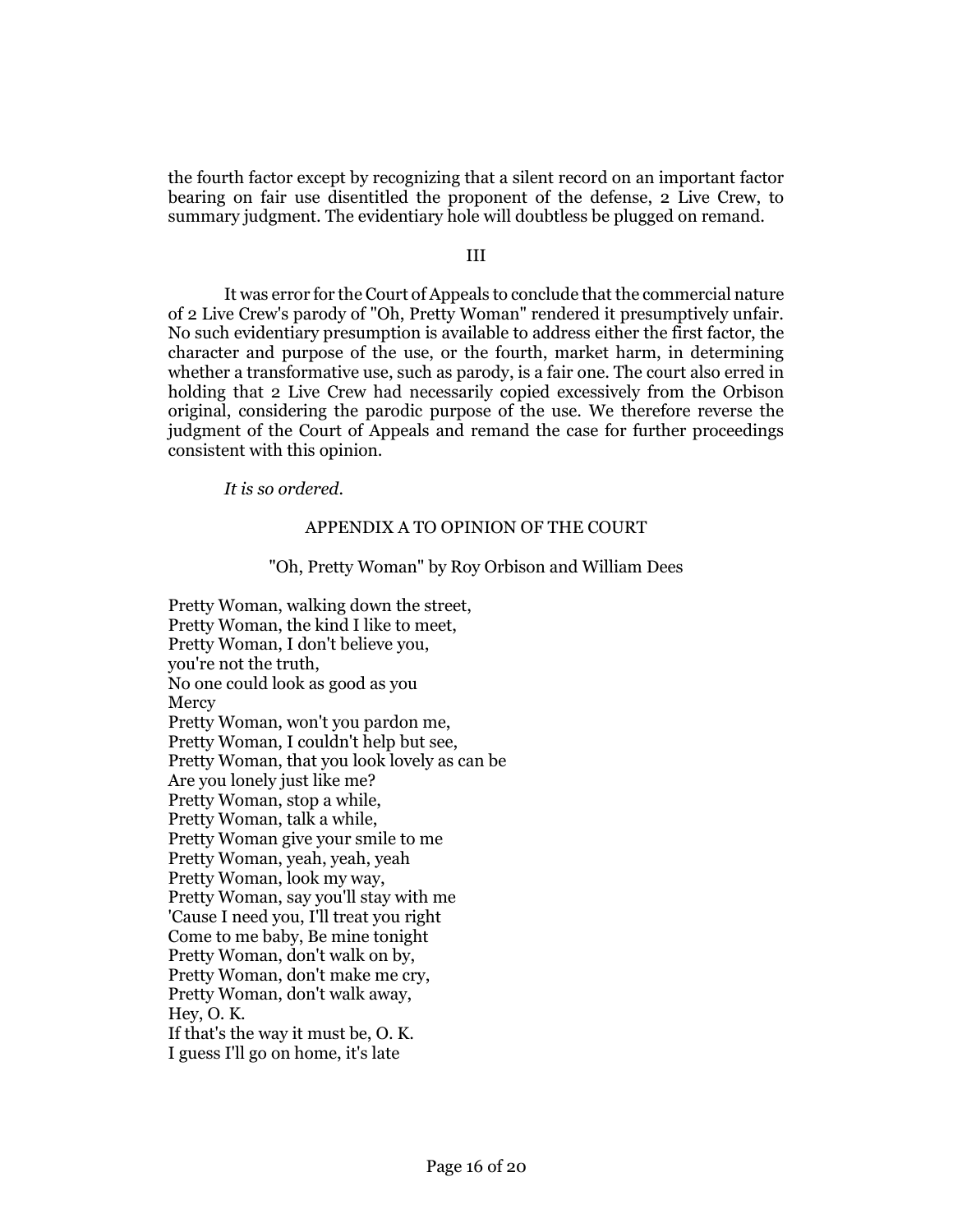There'll be tomorrow night, but wait! What do I see Is she walking back to me? Yeah, she's walking back to me! Oh, Pretty Woman.

# APPENDIX B TO OPINION OF THE COURT

## "Pretty Woman" as Recorded by 2 Live Crew

Pretty woman walkin' down the street Pretty woman girl you look so sweet Pretty woman you bring me down to that knee Pretty woman you make me wanna beg please Oh, pretty woman Big hairy woman you need to shave that stuff Big hairy woman you know I bet it's tough Big hairy woman all that hair it ain't legit 'Cause you look like 'Cousin It' Big hairy woman Bald headed woman girl your hair won't grow Bald headed woman you got a teeny weeny afro Bald headed woman you know your hair could look nice Bald headed woman first you got to roll it with rice Bald headed woman here, let me get this hunk of biz for ya Ya know what I'm saying you look better than rice a roni Oh bald headed woman Big hairy woman come on in And don't forget your bald headed friend Hey pretty woman let the boys Jump in Two timin' woman girl you know you ain't right Two timin' woman you's out with my boy last night Two timin' woman that takes a load off my mind Two timin' woman now I know the baby ain't mine Oh, two timin' woman Oh pretty woman

# **Concur**

JUSTICE KENNEDY, concurring.

I agree that remand is appropriate and join the opinion of the Court, with these further observations about the fair use analysis of parody.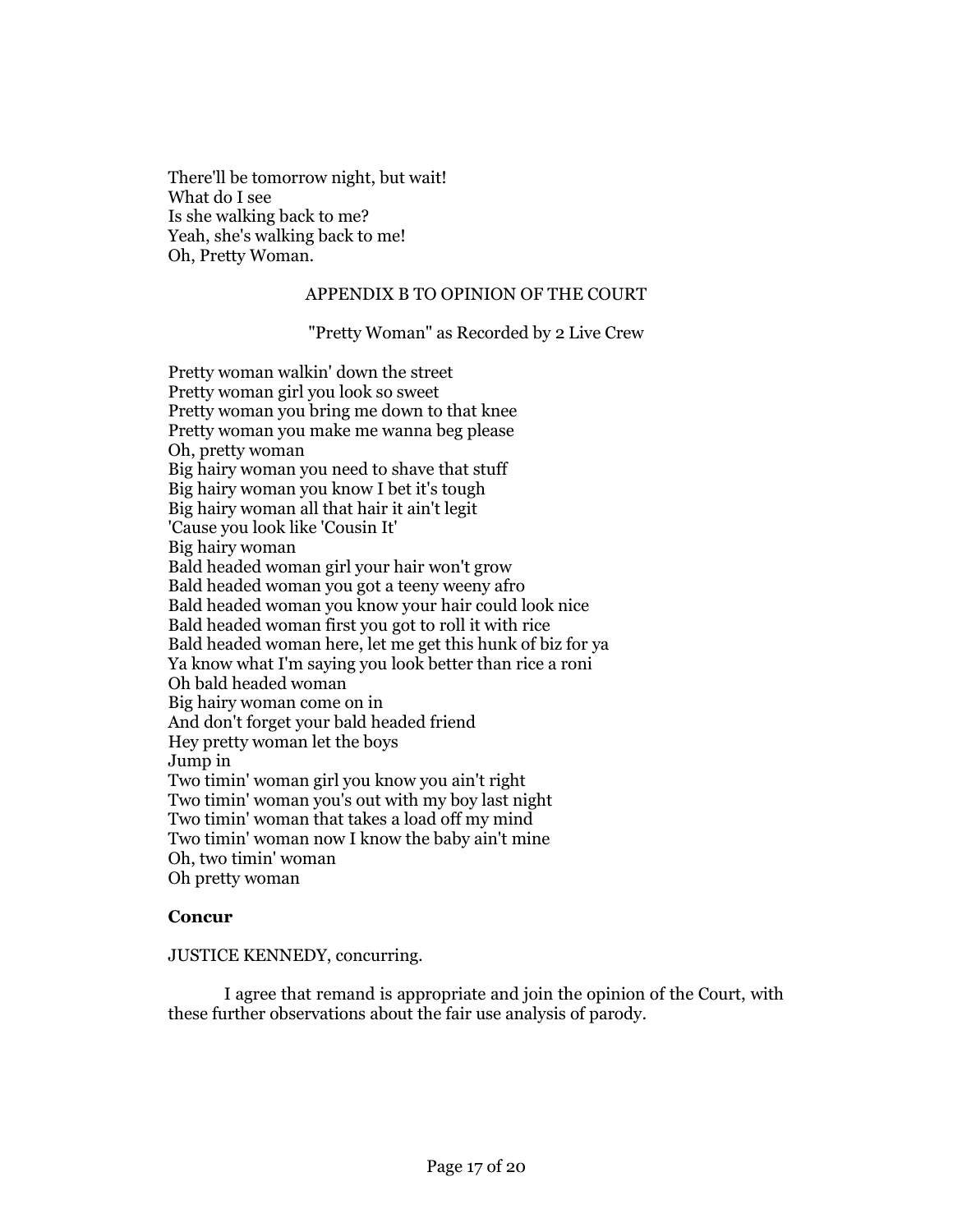The common-law method instated by the fair use provision of the copyright statute, 17 U.S.C. § 107 (1988 ed. and Supp. IV), presumes that rules will emerge from the course of decisions. I agree that certain general principles are now discernible to define the fair use exception for parody. One of these rules, as the Court observes, is that parody may qualify as fair use regardless of whether it is published or performed for profit. *Ante*, at 591. Another is that parody may qualify as fair use only if it draws upon the original composition to make humorous or ironic commentary about that same composition. *Ante*, at 580. It is not enough that the parody use the original in a humorous fashion, however creative that humor may be. The parody must target the original, and not just its general style, the genre of art to which it belongs, or society as a whole (although if it targets the original, it may target those features as well). See *Rogers* v. *Koons*, 960 F.2d 301, 310 (CA2 1992) ("Though the satire need not be only of the copied work and may . . . also be a parody of modern society, the copied work must be, at least in part, an object of the parody"); *Fisher* v. *Dees*, 794 F.2d 432, 436 (CA9 1986) ("[A] humorous or satiric work deserves protection under the fair-use doctrine only if the copied work is at least partly the target of the work in question"). This prerequisite confines fair use protection to works whose very subject is the original composition and so necessitates some borrowing from it. See *MCA, Inc.* v. *Wilson*, 677 F.2d 180, 185 (CA2 1981) ("If the copyrighted song is not at least in part an object of the parody, there is no need to conjure it up"); Bisceglia, Parody and Copyright Protection: Turning the Balancing Act Into a Juggling Act, in ASCAP, Copyright Law Symposium, No. 34, pp. 23-29 (1987). It also protects works we have reason to fear will not be licensed by copyright holders who wish to shield their works from criticism. See *Fisher, supra*, at 437 ("Selfesteem is seldom strong enough to permit the granting of permission even in exchange for a reasonable fee"); Posner, When Is Parody Fair Use?, 21 J. Legal Studies 67, 73 (1992) ("There is an obstruction when the parodied work is a target of the parodist's criticism, for it may be in the private interest of the copyright owner, but not in the social interest, to suppress criticism of the work") (emphasis deleted).

If we keep the definition of parody within these limits, we have gone most of the way towards satisfying the four-factor fair use test in § 107. The first factor (the purpose and character of use) itself concerns the definition of parody. The second factor (the nature of the copyrighted work) adds little to the first, since "parodies almost invariably copy publicly known, expressive works." *Ante*, at 586. The third factor (the amount and substantiality of the portion used in relation to the whole) is likewise subsumed within the definition of parody. In determining whether an alleged parody has taken too much, the target of the parody is what gives content to the inquiry. Some parodies, by their nature, require substantial copying. See *Elsmere Music, Inc.* v. *National Broadcasting Co.*, 623 F.2d 252 (CA2 1980) (holding that "I Love Sodom" skit on "Saturday Night Live" is legitimate parody of the "I Love New York" campaign). Other parodies, like Lewis Carroll's "You Are Old, Father William," need only take parts of the original composition. The third factor does reinforce the principle that courts should not accord fair use protection to profiteers who do no more than add a few silly words to someone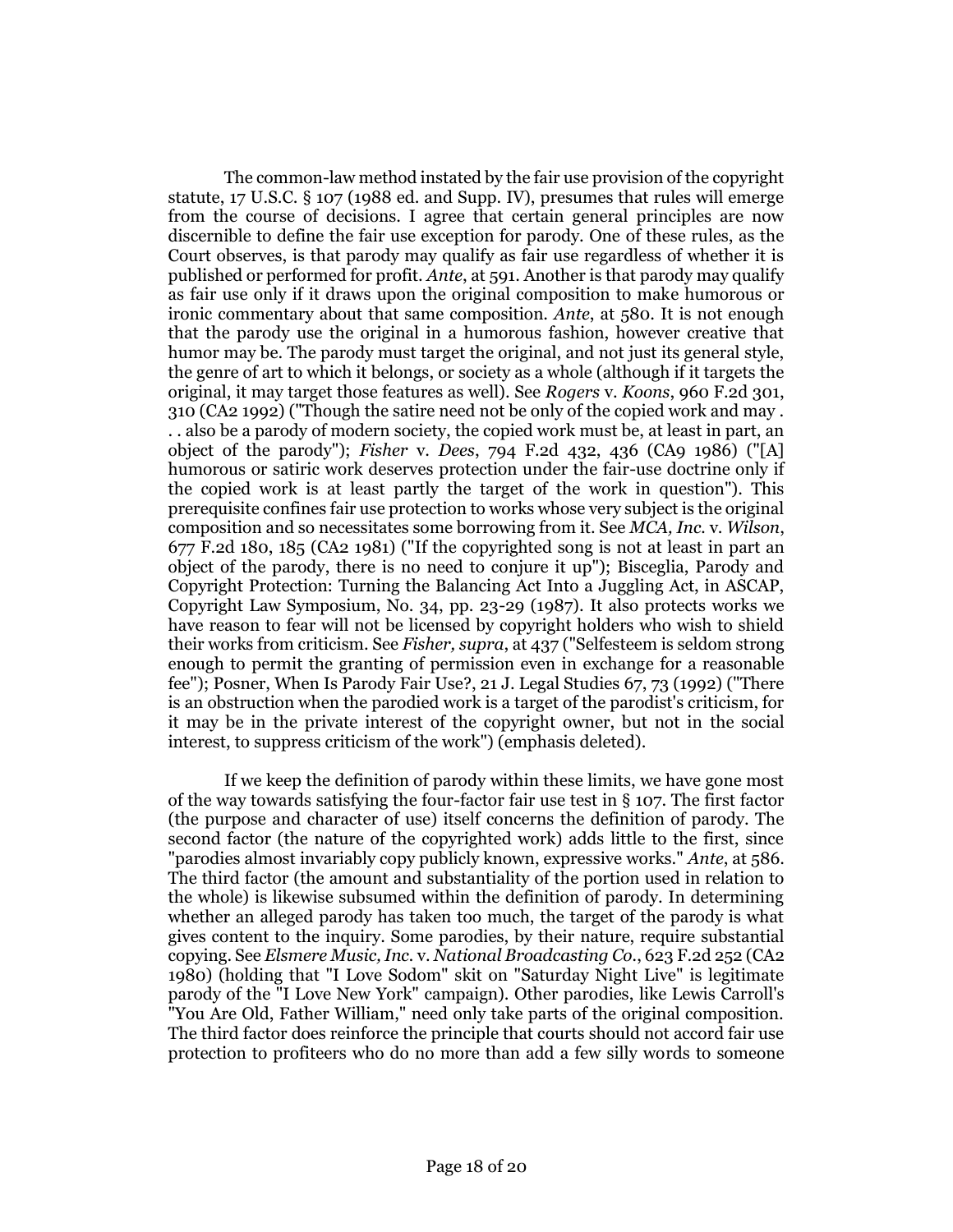else's song or place the characters from a familiar work in novel or eccentric poses. See, *e.g., Walt Disney Productions* v. *Air Pirates*, 581 F.2d 751 (CA9 1978); *DC Comics Inc.* v. *Unlimited Monkey Business, Inc.*, 598 F. Supp. 110 (ND Ga. 1984). But, as I believe the Court acknowledges, *ante*, at 588-589, it is by no means a test of mechanical application. In my view, it serves in effect to ensure compliance with the targeting requirement.

As to the fourth factor (the effect of the use on the market for the original), the Court acknowledges that it is legitimate for parody to suppress demand for the original by its critical effect. *Ante*, at 591-592. What it may not do is usurp demand by its substitutive effect. *Ibid.* It will be difficult, of course, for courts to determine whether harm to the market results from a parody's critical or substitutive effects. But again, if we keep the definition of parody within appropriate bounds, this inquiry may be of little significance. If a work targets another for humorous or ironic effect, it is by definition a new creative work. Creative works can compete with other creative works for the same market, even if their appeal is overlapping. Factor four thus underscores the importance of ensuring that the parody is in fact an independent creative work, which is why the parody must "make some critical comment or statement about the original work which reflects the original perspective of the parodist--thereby giving the parody social value beyond its entertainment function." *Metro-Goldwyn-Mayer, Inc.* v. *Showcase Atlanta Cooperative Productions, Inc.*, 479 F. Supp. 351, 357 (ND Ga. 1979).

The fair use factors thus reinforce the importance of keeping the definition of parody within proper limits. More than arguable parodic content should be required to deem a would-be parody a fair use. Fair use is an affirmative defense, so doubts about whether a given use is fair should not be resolved in favor of the self-proclaimed parodist. We should not make it easy for musicians to exploit existing works and then later claim that their rendition was a valuable commentary on the original. Almost any revamped modern version of a familiar composition can be construed as a "comment on the naivete of the original," *ante*, at 583, because of the difference in style and because it will be amusing to hear how the old tune sounds in the new genre. Just the thought of a rap version of Beethoven's Fifth Symphony or "Achy Breaky Heart" is bound to make people smile. If we allow any weak transformation to qualify as parody, however, we weaken the protection of copyright. And underprotection of copyright disserves the goals of copyright just as much as overprotection, by reducing the financial incentive to create.

The Court decides it is "fair to say that 2 Live Crew's song reasonably could be perceived as commenting on the original or criticizing it, to some degree." *Ibid.* (applying the first fair use factor). While I am not so assured that 2 Live Crew's song is a legitimate parody, the Court's treatment of the remaining factors leaves room for the District Court to determine on remand that the song is not a fair use. As future courts apply our fair use analysis, they must take care to ensure that not just any commercial takeoff is rationalized *post hoc* as a parody.